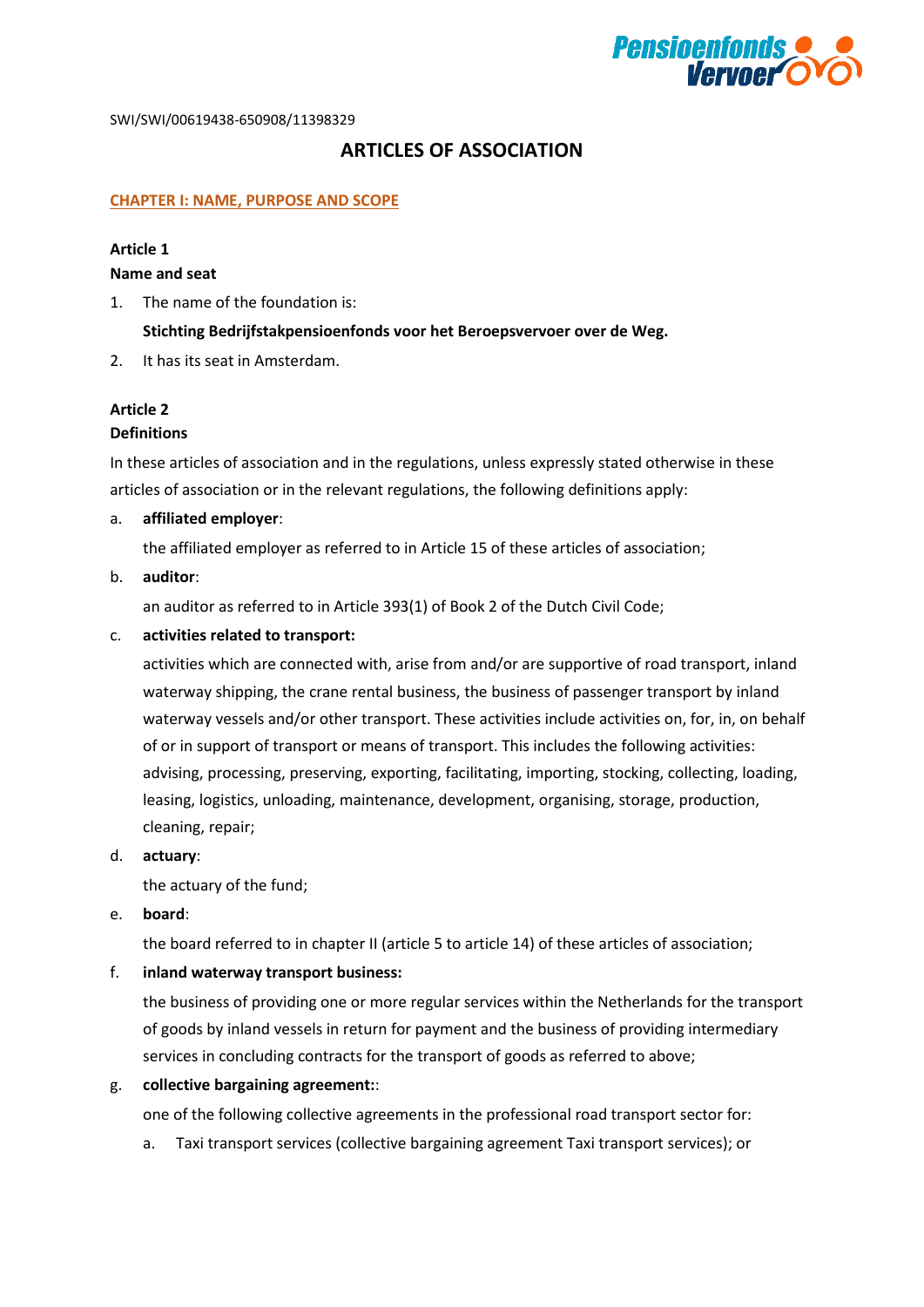- b. Privately-operated bus and coach services (collective bargaining agreement Privatelyoperated bus and coach services); or
- c. Professional road haulage and the hiring out of mobile cranes (collective bargaining agreement TLN);
- **or**
- d. the collective bargaining agreement(s), the provisions declared universally applicable or the binding pay regulation, which may replace the first-mentioned collective bargaining agreement(s) or provisions declared universally applicable; or
- e. if any collective bargaining agreement(s), provisions declared universally applicable or binding pay regulation as referred to above are no longer in force: the most recently applicable collective bargaining agreement(s), provisions declared universally applicable or binding pay regulation within the meaning as referred to above;

# h. **participant**:

- 1. the employees, who are obliged to participate in the fund by virtue of Section 2 of the Act;
- 2. the employees who are employed by an employer as referred to in article 15, paragraph 1, point b of these articles of association on the basis of an employment contract under civil law;
- 3. the employees who are employed by an employer as referred to in article 15, paragraph 1, point c of these articles of association on the basis of an employment contract under civil law;
- 4. the employees of the fund;
- 5. those who have been participants within the meaning of paragraphs h.1 to h.4 above and who continue to participate on an individual basis;

# i. **director and major shareholder:**

- 1. personal holder of shares, which shares represent at least one tenth of the issued capital of the employer's company and to which voting rights in the general meeting are attached;
- 2. indirect personal holder of shares, which shares represent at least one tenth of the issued capital of the employer's company and to which voting rights in the general meeting are attached; or
- 3. holder of depositary receipts for shares, issued through a trust office of which he is represented in the board by at least one tenth, which shares represent at least one tenth of the issued capital of the company and to which shares voting rights in the general meeting are attached;

# j. **DNB**:

De Nederlandsche Bank N.V., with corporate seat in Amsterdam, registered in the Trade Register under number 33003396;

k. **fund**:

the foundation referred to in article 1;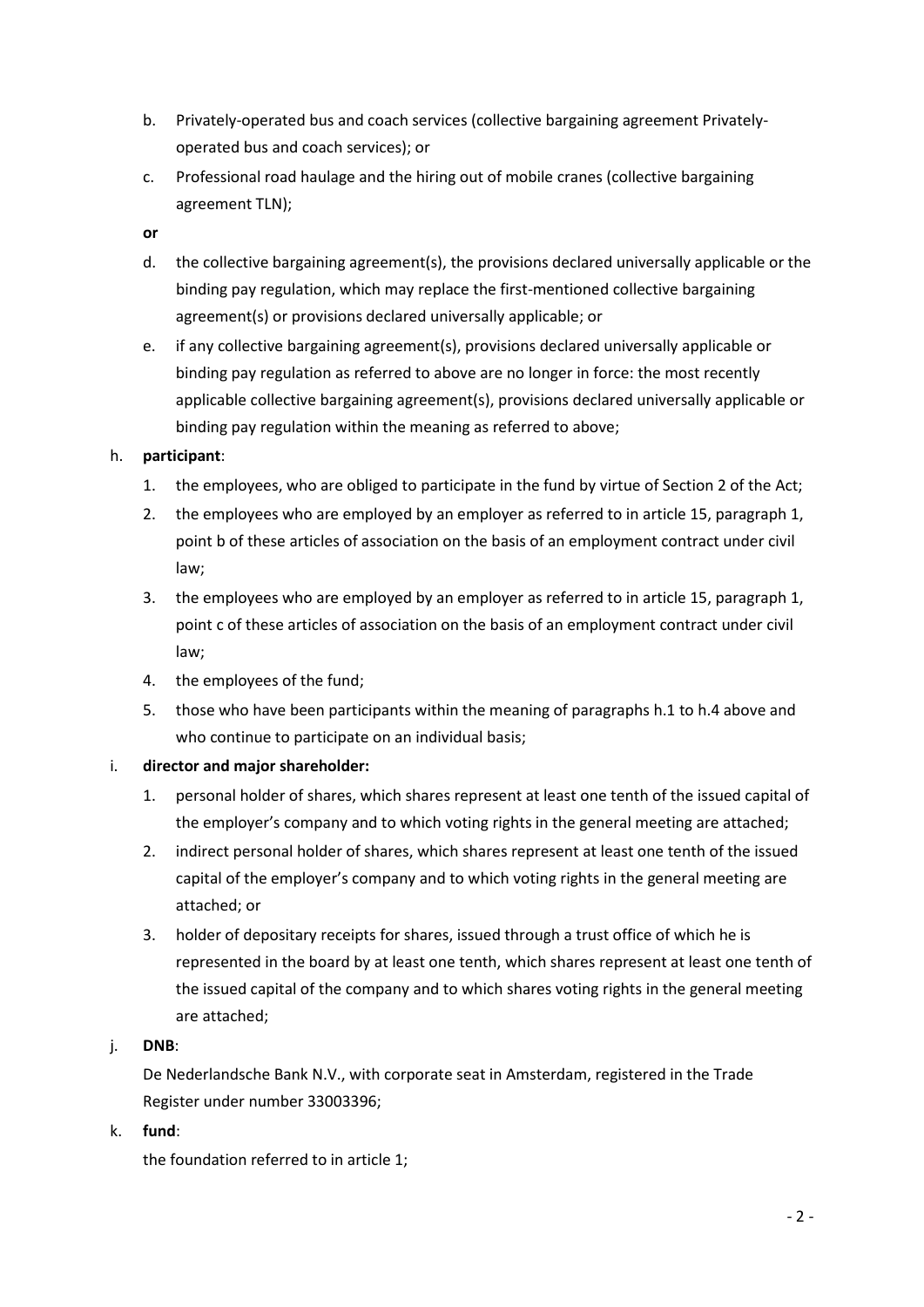## l. **former participant**:

the employee or former employee who, on the grounds of the regulations, no longer acquires a pension and who, upon termination of participation – other than through death or retirement – has retained a pension entitlement towards the fund;

## m. **industrial services**:

- 1. industrial cleaning, which shall be understood to include at least the manual, mechanical and chemical cleaning, maintenance and preservation of mostly heavy industrial installations, being capital goods such as factories, utility buildings, petrochemical installations, industrial and public sewers, machinery, bridges, cranes, tanks, oil rigs and other offshore installations;
- 2. environmental maintenance, which shall be understood to include at least activities such as the treatment and processing of solid and liquid waste, soil clean-up and asbestos remediation;
- 3. ship and container maintenance, which shall be understood to include at least the manual and mechanical cleaning, maintenance and preservation of ships, as well as the storage, manual and mechanical cleaning, maintenance and preservation of empty containers, including cold-storage/freezing containers, classification activities and the performance of oil work;
- 4. port services, which shall be understood to include at least the provision of (supporting) services for port activities, if and insofar as these are not performed by stevedoring firms and ship's crews;
- 5. supporting services, such as providing the client with additional assistance of various nature, arising from or in combination with the activities referred to under points 1 to 4;

#### n. **crane rental company**:

all companies operating in the Netherlands, carrying out the business of renting out mobile cranes;

#### o. **other transport**:

the company engaged in forms of transport other than road transport, inland waterway transport business, crane rental business or the business of passenger transport by inland waterway vessels;

#### p. **pensioner**:

the person for whom the pension has commenced pursuant to the regulations;

# q. **passenger transport by inland waterway vessels:**

the business of transporting people by inland waterway vessels in return for payment;

r. **regulations**:

the regulations of the fund;

s. **coach trips, non-scheduled passenger transport, group transport, bus services, rental cars and passenger cars:**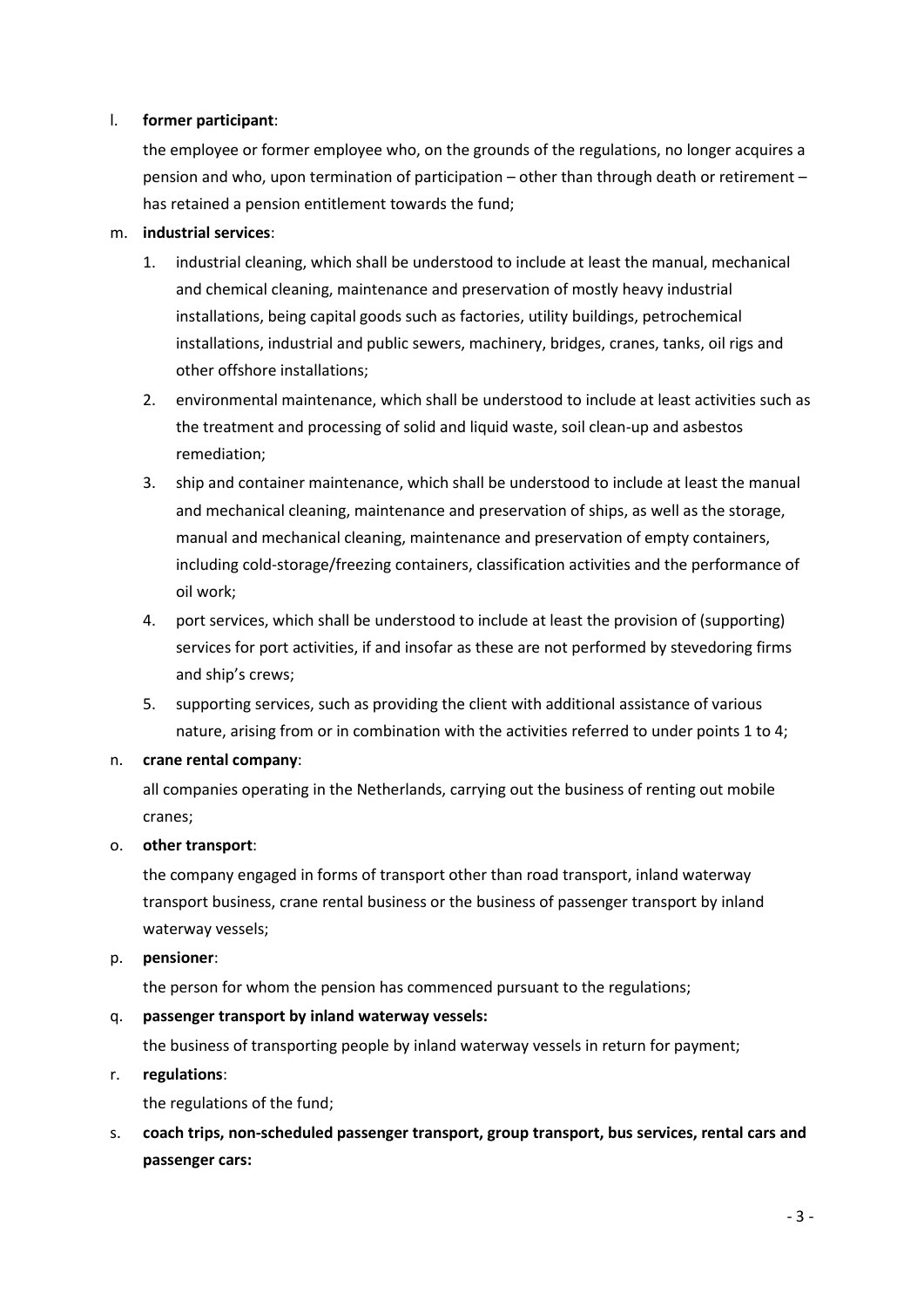the same meaning as in the Passenger Transport Act 2000 (Wet Personenvervoer 2000) (Act of six July two thousand, Bulletin of Acts and Decrees 2000, 314);

## t. **administration agreement**:

the agreement between an affiliated employer and the fund regarding the administration of one or more pension regulations;

## u. **administrative regulations**:

the administrative regulations drawn up by the fund in respect of the relationship between the fund and the employer;

## v. **transport**:

all forms of transport, including road transport, inland waterway transport business, crane rental business, passenger transport by inland waterway vessels, other transport and activities related to transport;

#### w. **insurer**:

an insurer that is authorised to conduct the business of life insurer or non-life insurer in the Netherlands under the Financial Supervision Act (Wet op het Financieel Toezicht);

## x. **road transport**:

the business of:

- 1. the transport of goods by road in return for payment, as well as the transport of goods over land not open to public traffic in return for payment;
- 2. acting as a carrier, delivery house or in any other similar way providing intermediary services in the conclusion of agreements relating to the transport of goods by road in return for payment;
- 3. providing coach trips, non-scheduled passenger transport, group transport or bus services in return for payment;
- 4. operating rental cars or taxi's, irrespective of whether or not a license is required pursuant to the Passenger Transport Act 2000 (Wet Personenvervoer 2000) (Act of six July two thousand, Bulletin of Acts and Decrees 2000, 314);
- 5. operating driving schools;
- 6. renting out passenger cars without a driver;
- 7. operating travel agencies that independently organise and carry out trips;
- 8. performing forwarding activities, for instance arranging for the transportation of goods, taking care of transport documents and customs formalities, unloading and transshipment, packaging or repacking of goods dispatched, storage of customs and free goods, all this insofar as the activities relate to road transport within the meaning of paragraphs 1 to 7 above;
- 9. performing privately-operated bus and coach services and public transport in return for payment; privately-operated bus and coach services, public transport and taxi services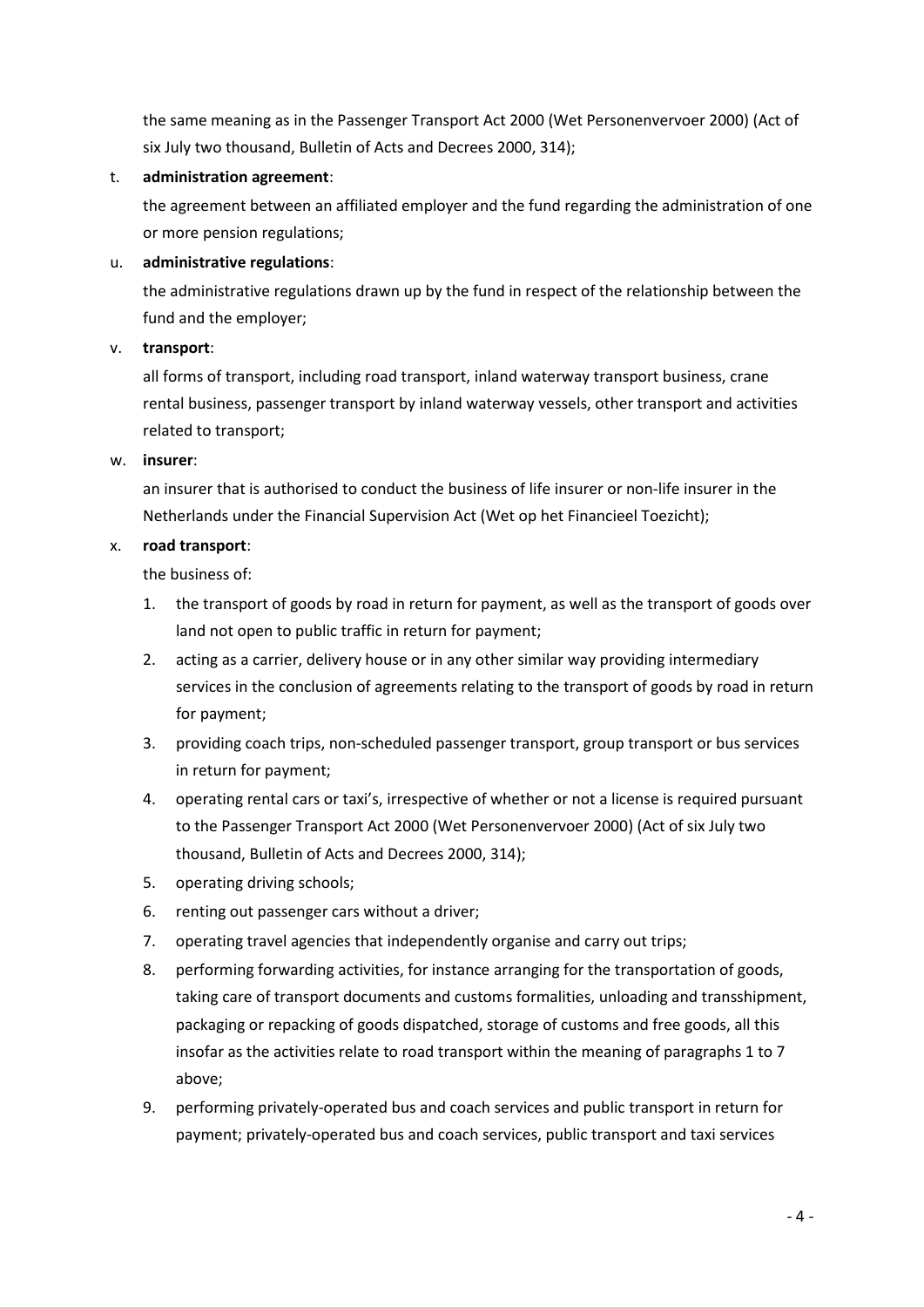being the same as defined in the Passenger Transport Act 2000 (Wet Personenvervoer 2000) (Act of six July two thousand, Bulletin of Acts and Decrees 2000, 314);

10. providing services to the business sector through the foundation Stichting Sociaal Fonds Mobiliteit Dienstverlening Personenvervoer, with corporate seat in Culemborg, registered in the Trade Register under number41205894;

#### y. **employer**:

the natural person or legal person or company under private law engaged in one or more of the branches of business listed under m and v, including a company that is covered by the resolution to make the participation in the fund compulsory, originally dated eight May nineteen hundred and sixty-four, Netherlands Government Gazette 1964, no. 89, including all subsequent amendments to that resolution;

#### z. **employee**:

- 1. anyone who, pursuant to an employment contract under civil law, is employed by an employer, with the exception of the director and major shareholder of the public limited company and of the private company with limited liability; or
- 2. anyone who works for an employer as a driver or crane operator under a temporary employment contract within the meaning of Section 690 of Book 7 of the Dutch Civil Code with a company that engages in the supply of employees as referred to in Section 690 of Book 7 of the Netherlands Civil Code; or
- 3. anyone who is employed under an employment contract by the fund or by an affiliated employer other than as referred to in paragraphs 1 and 2, or
- 4. the director and major shareholder of the public limited company and of the private company with limited liability whose pension commitment, as referred to in article 2 of the Pension and Savings Funds Act (Pensioen- en spaarfondsenwet), has been transferred to the fund before the first of January two thousand and eight, is considered equal to an employee on the basis of Section 8, second paragraph of the Act implementing and amending the Pensions Act (Invoerings- en aanpassingswet Pensioenwet), provided that the fund has been notified in writing before the first of January two thousand and eight that this transfer option was being used and the employer has entered into an administration agreement with the Fund for the benefit of this director and major shareholder;
- aa. **act**:

the Sectoral Pension Funds (Obligatory Membership) Act 2000 (Wet verplichte deelneming in een bedrijfstakpensioenfonds 2000);

bb. inability to act:

for a board member: the situation in which a board member is (temporarily) unable to perform their duties, for example due to (i) suspension; (ii) illness; (iii) inaccessibility. In the cases mentioned under (ii) and (iii), without any possibility of establishing contact between the board member concerned and the fund for a period of five days, at the discretion of the supervisory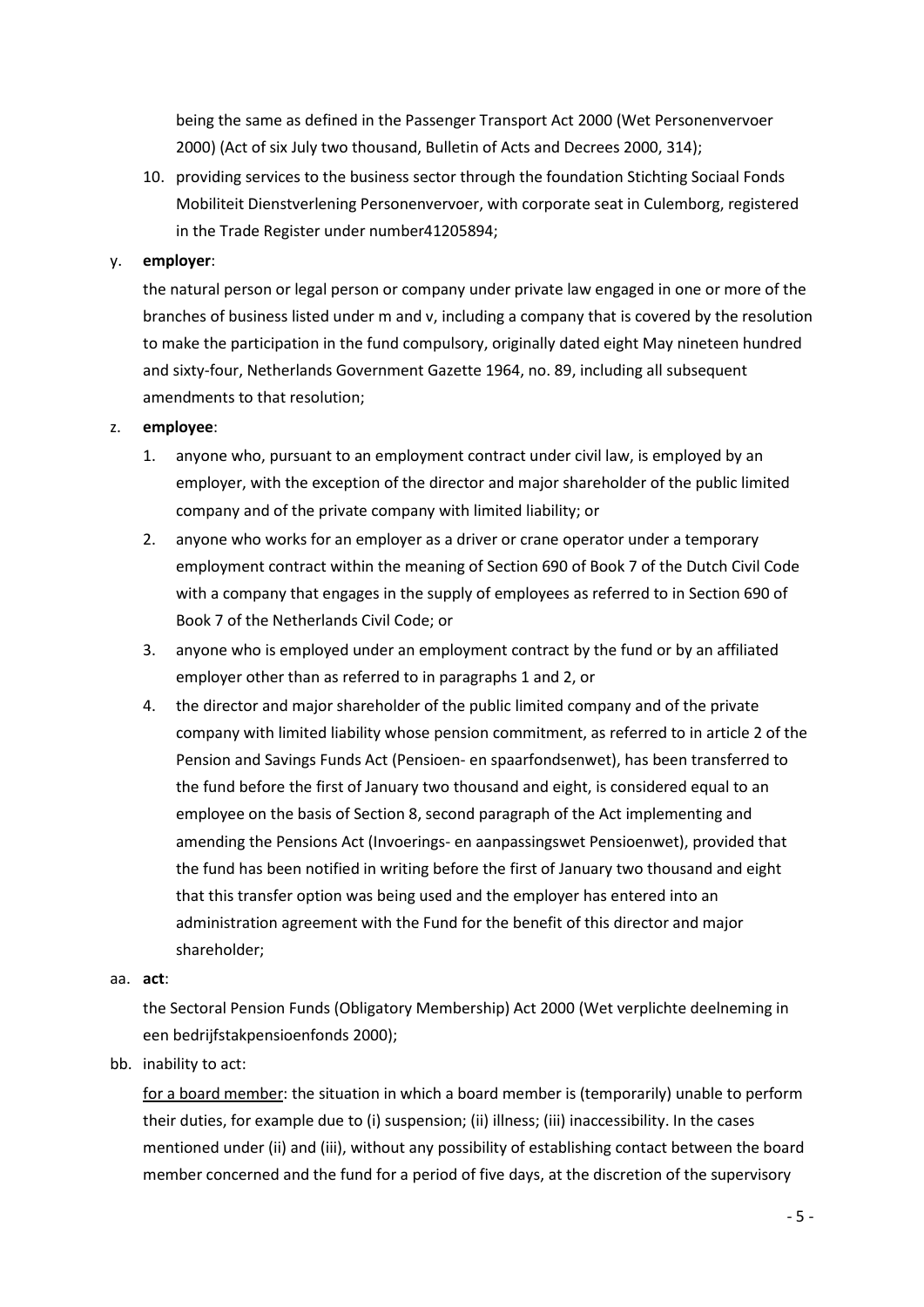board, whereby the supervisory board is also authorised to set a different term in a particular case;

for a member of the supervisory board: the situation in which a member of the supervisory board is (temporarily) unable to perform their duties, for example due to (i) suspension; (ii) illness; (iii) inaccessibility. In the cases mentioned under (ii) and (iii), without any possibility of establishing contact between the member of the supervisory board concerned and the fund for a period of five days, at the discretion of the board, whereby the board is also authorised to set a different term in a particular case;

cc. absence:

the situation in which a board member or a member of the supervisory board is no longer in office, for example due to death or resignation.

# **Article 3**

# **Scope**

The scope of the fund concerns the business activities of an employer within the meaning of these articles of association. The core of the business activities on which the fund focuses is 'Transport'.

# **Article 4**

# **Objectives and recources**

- 1. The objective of the fund is, within the circle of affiliated employers and in accordance with the provisions of these articles of association and the regulations of the fund, to acknowledge claims and/or grant rights to participants, former participants and pensioners in respect of benefits for old age, disability or death.
- 2. The fund endeavours to achieve this objective by:
	- a. collecting financial contributions from the affiliated employers;
	- b. investing the fund's assets;
	- c. granting benefits in the event of old age, incapacity for work or death, in accordance with the rules to be laid down in the regulations;
	- d. offering affiliated employers and participants the opportunity, in accordance with rules to be determined by the board, to conclude agreements regarding a supplement to the pension rights in accordance with the regulations, in so far as this is possible within the framework of the Pensions Act (Pensioenwet);
	- e. other lawful means that may be conducive to achieving the objective.
- 3. The financial contributions are managed and invested in accordance with the actuarial and technical business report as referred to in Section 145 of the Pensions Act (Pensioenwet), which describes the financial set-up and principles of the fund.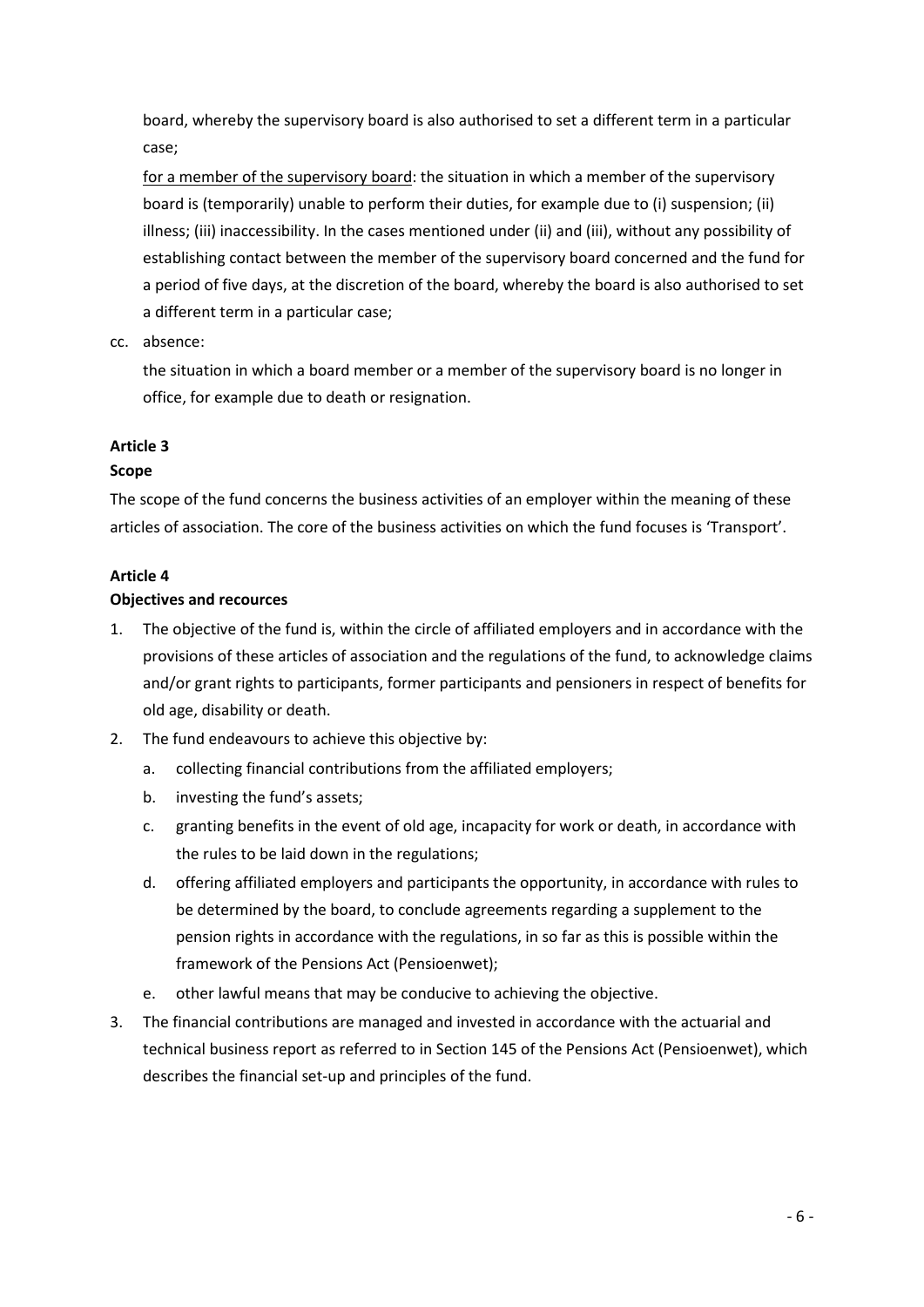## **CHAPTER II: MANAGEMENT OF THE FUND**

## **Article 5**

# **Management model**

The Fund has a paritary management model.

# **Article 6**

#### **Composition of the board**

- 1. The board consists of ten members, four of whom are employers' representatives, four of whom are employees' and/or pensioners' representatives, and two of whom are independent members within the meaning of Section 100(6) of the Pensions Act (Pensioenwet).
- 2. The interested parties are represented in the most balanced way possible, on the understanding that the representatives of employees' associations and the representatives of pensioners together occupy the same number of seats as the representatives of employers' associations. The same parity shall be observed in respect of the members or deputy members of committees to be appointed by the board from among its members.
- 3. The apportionment of the seats of representatives of employees' associations and representatives of pensioners shall take place on the basis of mutual numerical proportions, with the proviso that the representatives of pensioners shall occupy no more than half of the number of seats representatives of employees' associations and pensioners occupy jointly. Once every three years, the board checks whether the apportionment still complies with the mutual proportions. If such proves not to be the case, the apportionment between representatives of employees' associations and representatives of pensioners will be adjusted at the next vacancy for either a seat of the pensioners or a seat of the employees' associations.
- 4. The board elects a chair and a deputy chair from among its members. The positions of this chair and deputy chair, elected from among its members, are held alternately during a calendar year by an employer member and an employee member. In even calendar years, the position of chair, elected from among its members, is held by an employer member and that of deputy chair by an employee member.
- 5. Furthermore, the board elects a secretary and a deputy secretary from among its members, one of whom from among the employer members and one from among the employee members. The positions of this secretary and deputy secretary, elected from among its members, are held alternately during a calendar year by an employer member and an employee member. This alternation shall take place in such a way that the filling of the position of secretary by an employer member does not coincide with the filling of the position of chair, as referred to in the preceding paragraph, by an employer member. The duties and powers of the secretaries are laid down by the board.
- 6. The board shall notify DNB in advance of any change in the composition of the board.
- 7. A change as referred to in the sixth paragraph shall not be implemented if DNB, within six weeks of receipt of the notification, or, in case DNB has requested further data or information, within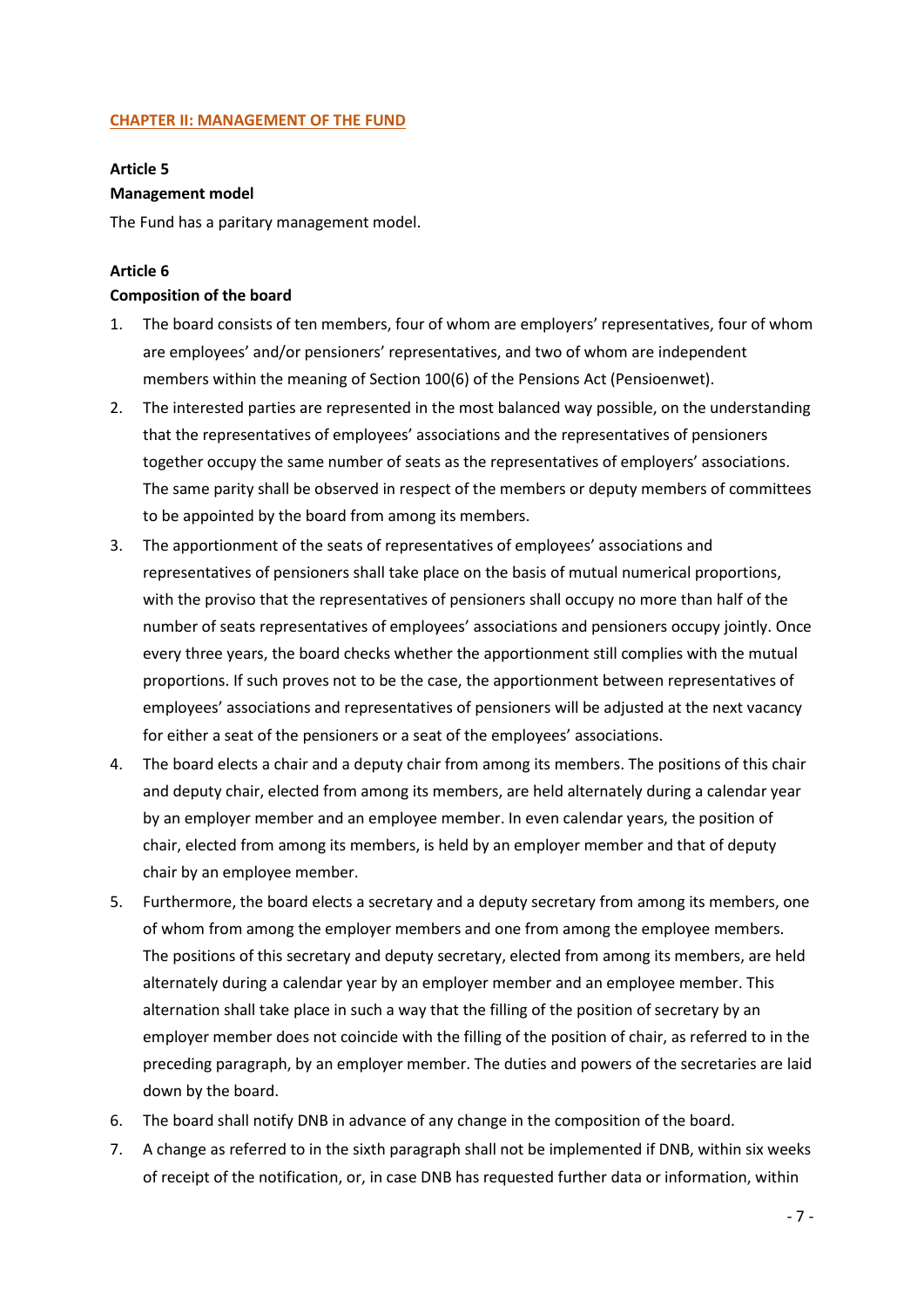six weeks of receipt of such data or information, informs the board that it does not agree with the proposed change.

## **Article 7**

#### **Appointment of board members**

- 1. Board members are appointed by the board:
	- a. New employers' representatives are appointed by the board on the recommendation of the parties mentioned in paragraph 2 of this article.
	- b. New employees' representatives are appointed by the board on the recommendation of the parties mentioned in paragraph 3 of this article.
	- c. New pensioners' representatives are appointed by the board after being elected by the pensioners.
	- d. New independent members are appointed by the board after going through a recruitment and selection procedure based on a profile drawn up by the board, after approval by the supervisory board.
- 2. Three representatives of employers' associations are appointed by the board on the recommendation of Transport en Logistiek Nederland, the employers' organisation for freight transport and logistics services, with corporate seat in Zoetermeer, registered in the Trade Register under number 40413000, and one representative of employers' associations is appointed by the board on the nomination of Koninklijk Nederlands Vervoer, with corporate seat in The Hague, registered in the Trade Register under number 40412474.
- 3. Two representatives of employees' associations are appointed by the board on the recommendation of Federatie Nederlandse Vakbeweging, with corporate seat in Utrecht, registered in the Trade Register under number 40531840, and one representative of employees' associations is appointed by the board on the nomination of CNV Vakmensen.nl, with corporate seat in Utrecht, registered in the Trade Register under number 64395960.
- 4. One representative of pensioners is appointed by the board after being elected by the pensioners.

Each of:

- (i) CNV Vakmensen.nl, with corporate seat in Utrecht, registered in the Trade Register under number 64395960,
- (ii) Federatie Nederlandse Vakbeweging, with corporate seat in Utrecht, registered in the Trade Register under number 40531840, and
- (iii) an association representing at least five hundred (500) pensioners in the fund and having stated in its articles of association that it can represent those pensioners,

is given the opportunity to nominate candidates for this appointment.

A set of rules regarding the election of pensioners on the board (Verkiezingsreglement bestuurslid vertegenwoordiging van pensioengerechtigden) further specifies how the elections are held.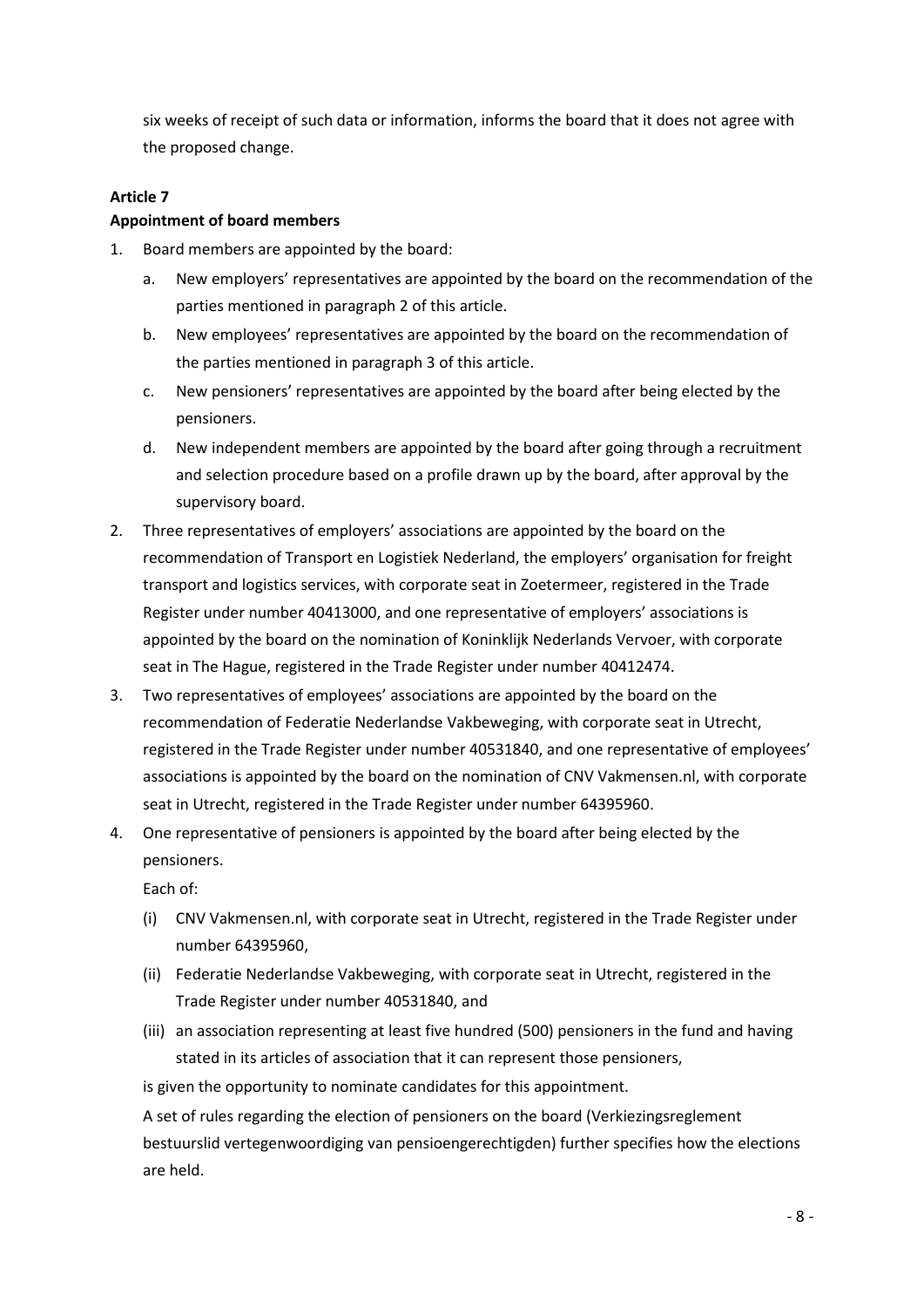- 5. The two independent board members are appointed by the board after going through a recruitment and selection procedure based on the profile drawn up by the board, after approval by the supervisory board.
- 6. The fund's board submits the appointment of a candidate board member to the supervisory board. The supervisory board may prevent the appointment of this candidate board member if they do not meet the profile as referred to in article 11, paragraph 11.

# **Article 8**

# **Suitability and reliability**

- 1. In DNB's opinion, the suitability of the board must be sufficient with a view to the interests of the participants, former participants, pensioners and other interested parties involved in the fund.
- 2. The intentions, actions or antecedents of the board members may not lead DNB to believe that, in view of the interests referred to in the first paragraph, the reliability of the board members is not beyond doubt.
- 3. If there is a change in the antecedents referred to in the second paragraph, the board shall notify DNB of that fact in writing without delay.

# **Article 9**

# **Term of office, termination of board membership and suspension**

- 1. Board members serve for a period of four years, but may be reappointed after this period. Reappointment is possible no more than twice. Reappointment takes place in the same way as appointment, as laid down in article 7 of these articles of association.
- 2. Any provision that makes board membership impossible on the grounds of having reached a certain age is null and void.
- 3. In addition to retirement by rotation, membership of the board ends by:
	- a. resignation;
	- b. death;
	- c. a resolution to that effect by the organisation that nominated the member;
	- d. dismissal by the court; and
	- e. a resolution to that effect by the board as referred to in article 11, paragraph 7 and/or the provisions in paragraphs 4 and 5 of this article, if and insofar as these provisions relate to the dismissal of a board member.
- 4. With due observance of the provisions of this paragraph, a board member may be suspended or dismissed by the board if the board member in question:
	- a. in the opinion of the board does not function (properly) or neglects their duties;
	- b. fails to meet the obligations attached to board membership, or acts in contravention of the articles of association or the regulations of the fund;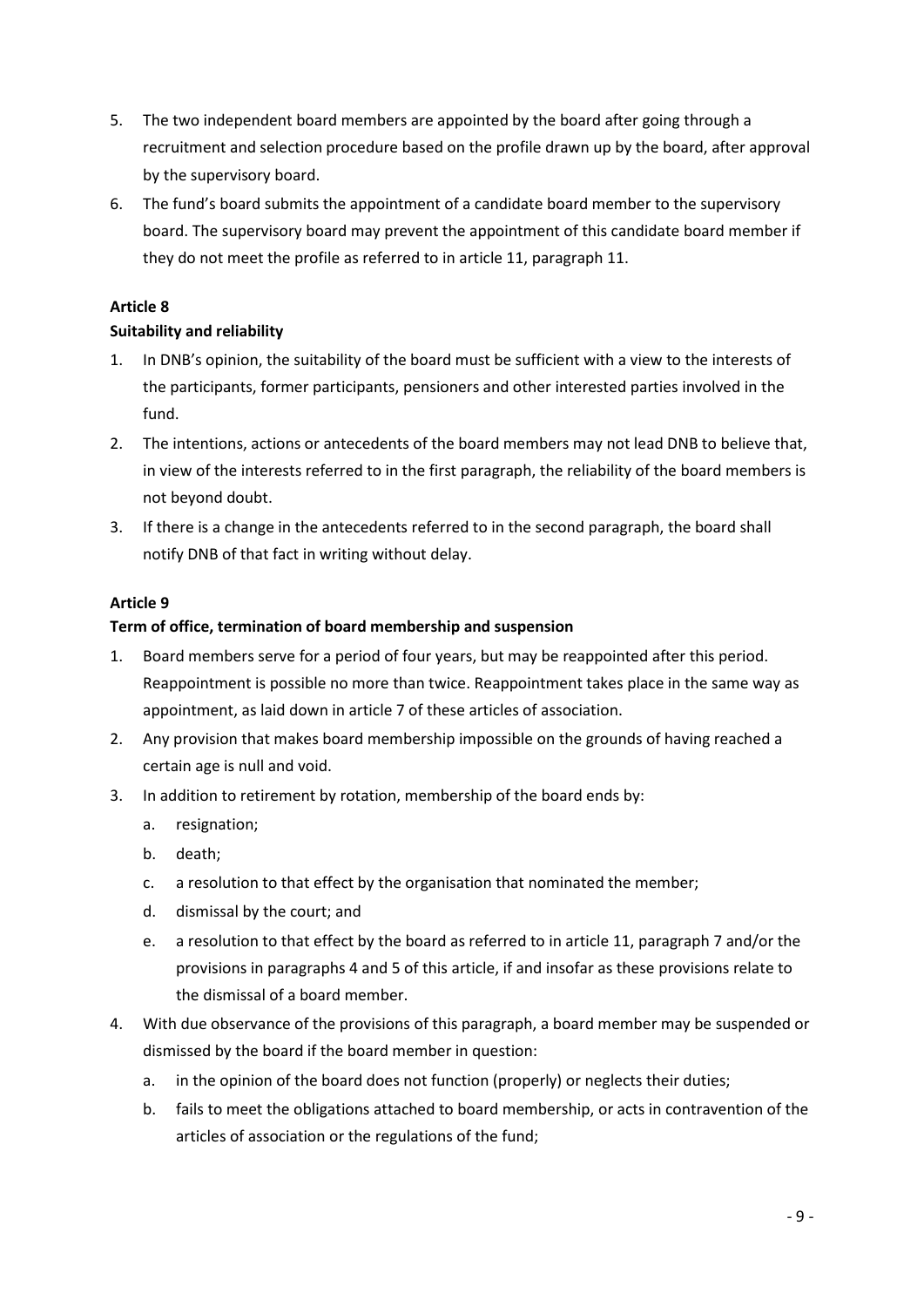- c. acts in the opinion of the board in a way which damages the reputation or the interests of the fund;
- d. performs a task or function that is incompatible with board membership;
- e. is faced with a change in circumstances or other reasons on the basis of which continuation of their board membership cannot reasonably be expected.

A board resolution to suspend or dismiss a member of the board shall be made in writing by the board, stating the reasons, and shall take immediate effect.

5. The board member whose suspension or dismissal is being discussed in the cases referred to in the preceding paragraph shall be given the opportunity to be heard at the relevant meeting and has the right to defend themselves or to account for themselves.

A resolution to suspend must be passed in a board meeting on the understanding that the vote of the board member whose suspension is being deliberated shall not be taken into account. Any suspension that is not followed within three months by a resolution to extend the suspension or to dismiss the board member in question, shall end by the expiry of that term. A resolution to dismiss must be passed, after the supervisory board has been heard, in a board meeting, on the understanding that the vote of the board member whose dismissal is being deliberated shall not be taken into account.

6. In the event that, in the opinion of the board, a board member performs insufficiently, the board may appoint another board member with due observance of the provisions of article 7, paragraphs 2 to 5.

#### **Article 10**

#### **Vacancies on the board**

As soon as possible after a vacancy has arisen, it shall be filled by the organisation which in principle qualifies for this, having regard to the provisions of article 7, paragraphs 2 to 5. If a vacancy is filled that arose before expiry of the full term of office that applied to that board seat, the new member will serve for a new term of four years. During the existence of a vacancy, the board retains its full powers.

#### **Article 11**

#### **Duties and powers of the board**

- 1. The board is responsible for the implementation of the articles of association, the administrative regulations and the pension regulations. It is authorised to perform all acts of management and disposal within the scope of the fund's objective. This includes the conclusion of agreements to acquire, alienate and encumber property subject to registration.
- 2. In performing their duties, the board members focus on the interests of the participants, former participants, pensioners and other interested parties involved in the fund and they ensure that these persons can feel that they are represented by them in a balanced manner.
- 3. The resolutions of the board as referred to in Section 104 of the Pensions Act (Pensioenwet) and as further detailed in article 21, paragraph 9 of these articles of association, are subject to the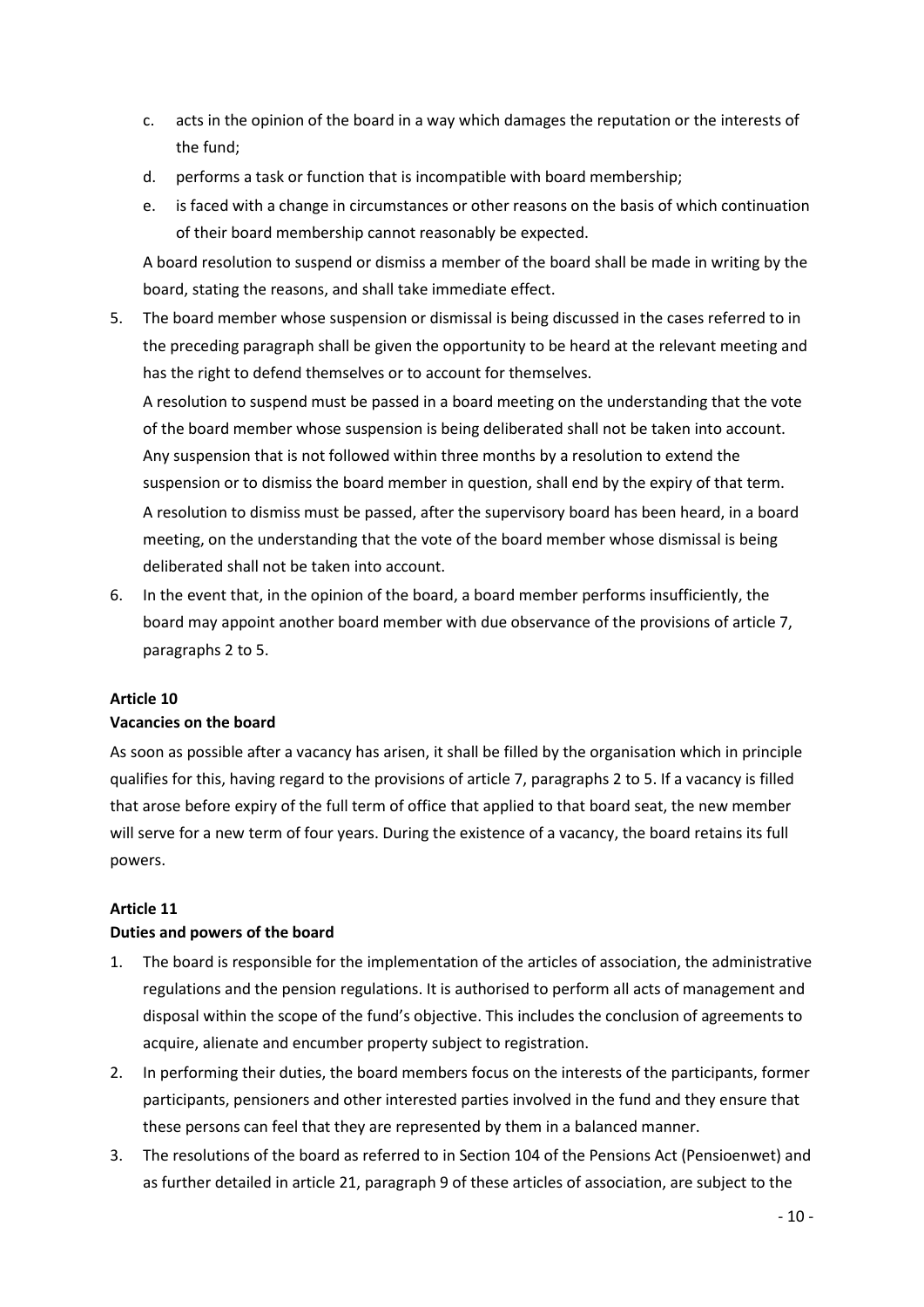approval of the supervisory board. In addition, the board resolutions as referred to in Section 115a of the Pensions Act (Pensioenwet) and as further detailed in article 20, paragraph 1 of these articles of association, also require the advice of the accountability body.

- 4. The absence of the supervisory board's approval of a resolution as referred to in the third paragraph does not affect the representative authority of the board or the board members.
- 5. In its capacity as employer, the board is authorised to conclude an administration agreement with a natural or legal person, that does not fall within the scope of the fund as described in article 3, but that wishes to join the fund on a voluntary basis, if:
	- a. the wage development for this natural or legal person is at least equal to the wage development that applies to employers as defined in article 15, paragraph 1 point a, and the natural or legal person participates in the social funds that are or will be active for those employers; or
	- b. there is a group relationship between the natural or legal person who wishes to join voluntarily and an employer falling within the scope of the fund; or
	- c. this occurs immediately after a period in which the natural or legal person did fall within the scope of the fund.
- 6. The board represents the fund. The chair and the secretary are also jointly authorised to represent the fund. In the event that the chair or the secretary is absent or unable to act, the deputy chair or, as the case may be, the deputy secretary shall act in their place.
- 7. By accepting their appointment, the board members undertake to observe secrecy with regard to all information which has come to their knowledge in the course of their duties concerning a company, profession or person, and furthermore with regard to all matters in respect of which the board or the chair has imposed secrecy or with regard to which they must understand the confidential nature. Any person who violates the secrecy arising from the foregoing, may be removed from office by board resolution.
- 8. The board may delegate one or more of its powers, in whole or in part, to one or more committees designated by the board from among its members, or to the secretaries, or to one of them. The person to whom the powers have been delegated is accountable to the board for the exercise of those powers.
- 9. Each member of the board is authorised to consult an expert and to be assisted by an expert at the meeting pursuant to a board resolution, approved by at least one fourth of the board members.
- 10. The board establishes a procedure for a yearly evaluation of the functioning of the board as a whole and of the individual board members.
- 11. The board establishes a profile for members of the board, taking into account, among other things, suitability, time commitment and diversity policy. The pertaining resolution is subject to the approval of the supervisory board.
- 12. At least once every four years, the board assesses the performance of the actuaries and the auditor, as referred to in article 32, paragraph 5 and article 33, paragraph 4.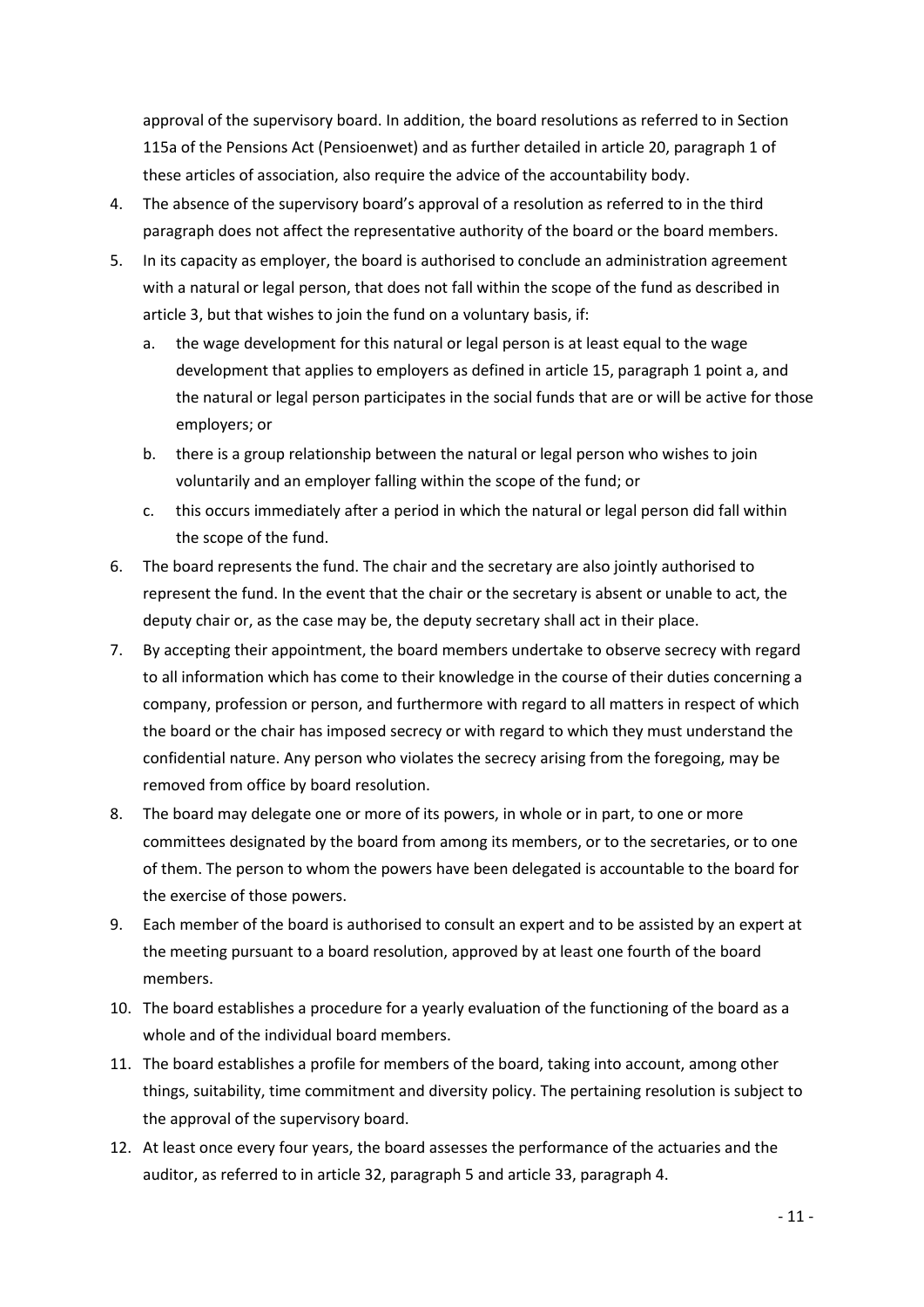13. If a member of the board is absent or unable to act, the remaining board members or board member will be charged with the management of the fund.

If all board members are absent or unable to act, the fund will be temporarily managed by one or more persons to be designated for that purpose by the supervisory board, whether or not from among its members.

If, due to the absence or inability to act of one or more board members, the required quorum or, if applicable, quota cannot be met, legally valid resolutions may be passed with a quorum, or quota, of all board members in office who are not absent or unable to act.

## **Article 12**

#### **Board meetings and adopting resolutions**

- 1. The board meets as often as the chair or at least three members deem it desirable, but at least once a year. The fund has board regulations, in which further rules have been laid down with regard to the board meetings and the adopting of resolutions that takes place at such meetings.
- 2. The board shall include an arrangement in its board regulations regarding the chairing of the board meetings. If the arrangement in the board regulations is not effective, the board itself determines who will chair that board meeting.
- 3. A board member may authorise another board member in writing to represent them at the meeting if they will be absent. A board member can accept only one authorisation per meeting.
- 4. Valid resolutions can be passed by the board in meetings at which at least seven members are present or represented.
- 5. If no resolutions can be passed in a meeting because the provisions of the preceding paragraph have not been complied with, a second meeting shall be convened within one month. If the required number of board members is again not present or represented at that meeting, resolutions may be passed at that meeting regarding the proposals which could not be decided on due to the lack of a quorum at the first meeting, provided that at least six members are present or represented. Resolutions of the board at the second meeting may be passed by a majority of at least six votes of the votes cast, of which at least one vote comes from an employer representative and one vote comes from an employee representative.
- 6. The board may also adopt resolutions outside a meeting, provided that all board members are consulted and have been given the opportunity to express their views on the proposed resolution in writing (including by e-mail or any other form of electronic communication) and if no board member objects to this manner of adopting resolutions and a majority as referred to in paragraph 7 votes in favour of the resolution. A resolution adopted in accordance with the previous sentence shall be stored with all written statements or opinions of the board members together with the minutes.
- 7. Insofar as these articles of association do not deviate from this, resolutions of the board may only be passed by a majority of at least six votes of the votes cast, of which at least one vote comes from an employer representative and one vote comes from an employee representative.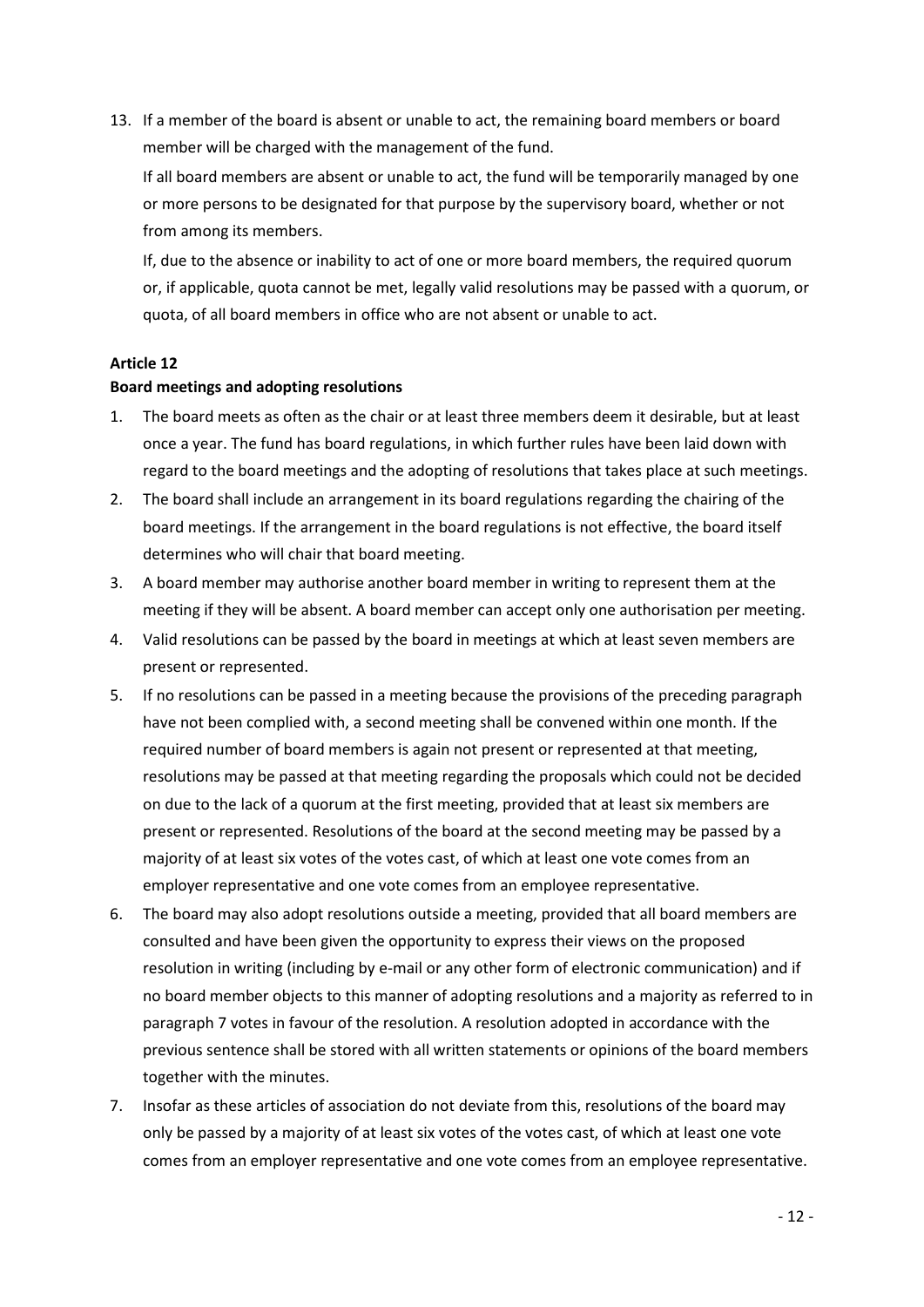Blank votes and invalid votes shall be considered as votes not having been cast.

- 8. The members or represented members of the board each have one vote at the board meeting.
- 9. A board member does not participate in the deliberations and the adopting of resolutions if they have a direct or indirect personal interest that conflicts with the interests of the fund and the organisation associated with the fund. If as a result the board is unable to adopt a resolution, for example because the relevant quorum or quota requirement cannot be met, the resolution will be adopted by the supervisory board.

#### **Article 13**

#### **Convocation for board meetings**

- 1. The convocation for board meetings is made by order of the chair and, except in urgent cases at the discretion of the chair, in writing with a notice period of at least seven days. The convocation for board meetings convened at the request of the members is made in writing by the order of these members, with a notice period of at least seven days.
- 2. The convening notice shall state the time and place of the meeting and the subjects to be discussed.
- 3. At meetings that have not been convened in the prescribed manner, resolutions may only be passed if all members of the board are present or represented.

#### **Article 14**

## **Remuneration of board members**

The board determines the remuneration of the board members in accordance with the remuneration policy that is adopted by the board after advice from the accountability body. The pertaining resolution is subject to the approval of the supervisory board.

#### **CHAPTER III: AFFILIATED EMPLOYER AND PARTICIPANTS**

#### **Article 15**

#### **Affiliated employer**

- 1. An affiliated employer is a person who has an employee perform work pursuant to an employment contract under civil law and who:
	- a. falls within the scope of the fund and is obliged, by virtue of Section 2 of the law, to comply with the provisions of or pursuant to the articles of association and the regulations;
	- b. does not fall within the scope of the fund but has been accepted as such by the board for the benefit of its employees or a group of its employees and, to this end, has concluded an administration agreement for voluntary affiliation with the fund in accordance with the provisions of article 11, paragraph 5;
	- c. runs a company whose business activities fall within the scope of the fund, and which has concluded an administration agreement (also referred to as a membership contract) with the fund, or is a member of an employers' organisation that has concluded an agreement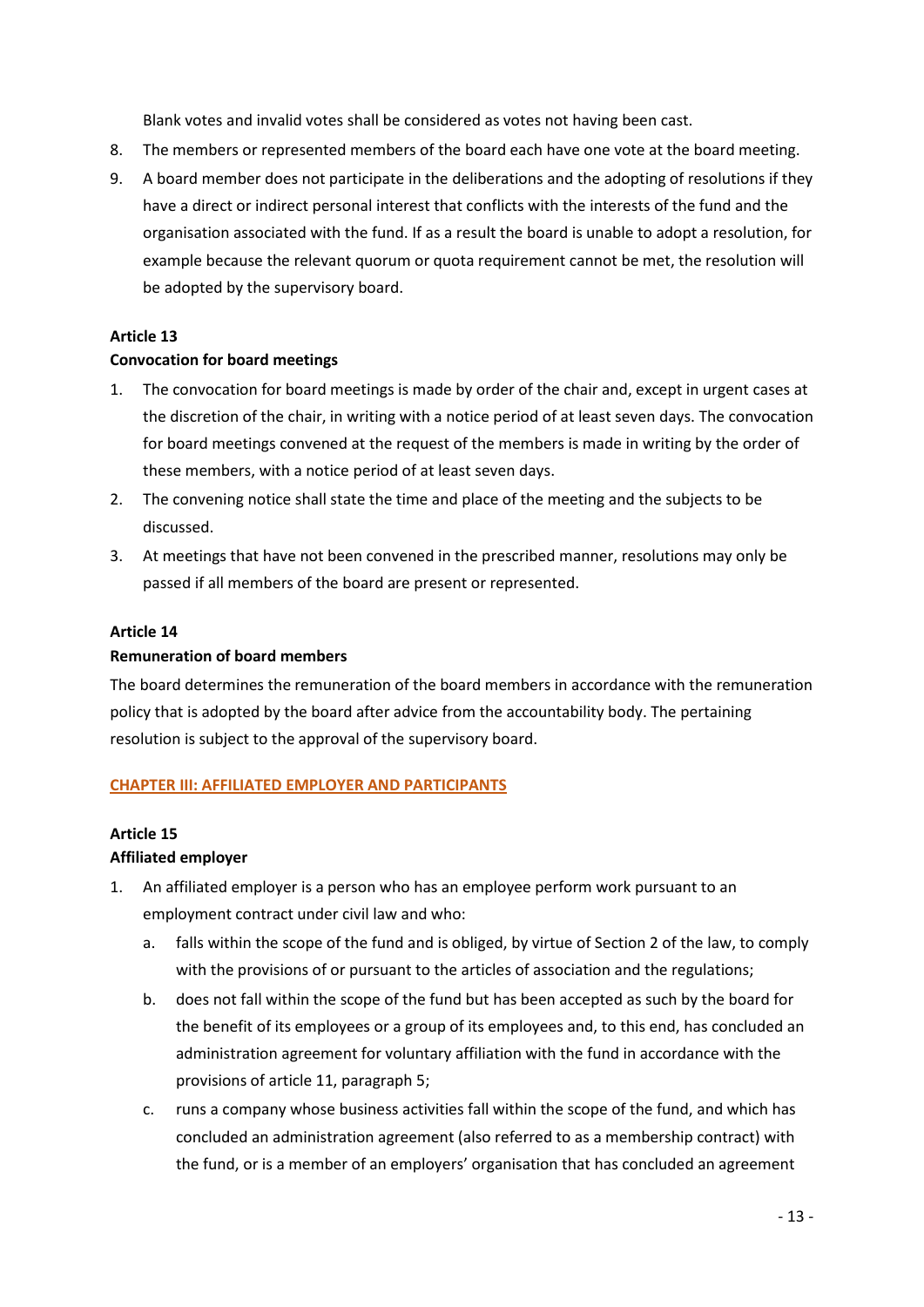with the fund relating to the implementation of the pension scheme agreed under the collective bargaining agreement.

2. The fund is also considered an affiliated employer.

# **Article 16**

# **Participants – additional provisions**

- 1. A participant as referred to in article 1 under h.2 can only be admitted if the employer requests admission for all employees in their service who belong to the same group.
- 2. Continued participation by a participant as referred to in article 1 under h.5 takes place in the manner and under the conditions stipulated in or pursuant to the regulations of the fund.
- 3. The quality of participant is retained (or if it has already ended: regained), if and for as long as their contribution is deemed to have been paid to the fund for them in accordance with the provisions of the regulations in connection with their incapacity for work.

## **CHAPTER IV: ACCOUNTABILITY BODY**

## **Article 17**

## **Composition of the accountability body**

- 1. The fund has an accountability body.
- 2. The board is accountable to the accountability body for the policy pursued by the board and the way in which it has been implemented.
- 3. The accountability body consists, in principle, of five members:
	- a. In principle, two representatives on behalf of the participants involved in the fund;
	- b. In principle, one representative of the pensioners;
	- c. In principle, two representatives on behalf of the employers involved in the fund.
- 4. Any provision that makes membership of the accountability body impossible on the grounds of having reached a certain age is null and void.
- 5. The participants' representatives and the pensioners' representative(s) are represented on a pro rata basis.
- 6. The members of the accountability body represent the most balanced possible representation of the respective sections. Once every three years, the board checks whether the apportionment still complies with the mutual proportions and whether the members still reflect the respective sections as balanced as possible. If this does not prove to be the case, the board will, at the next vacancy for either a pensioners' seat or a participants' seat, request the appointing organisations to withdraw one or more of the members or to appoint one or more additional members.

#### **Article 18**

**Appointment of the members of the accountability body**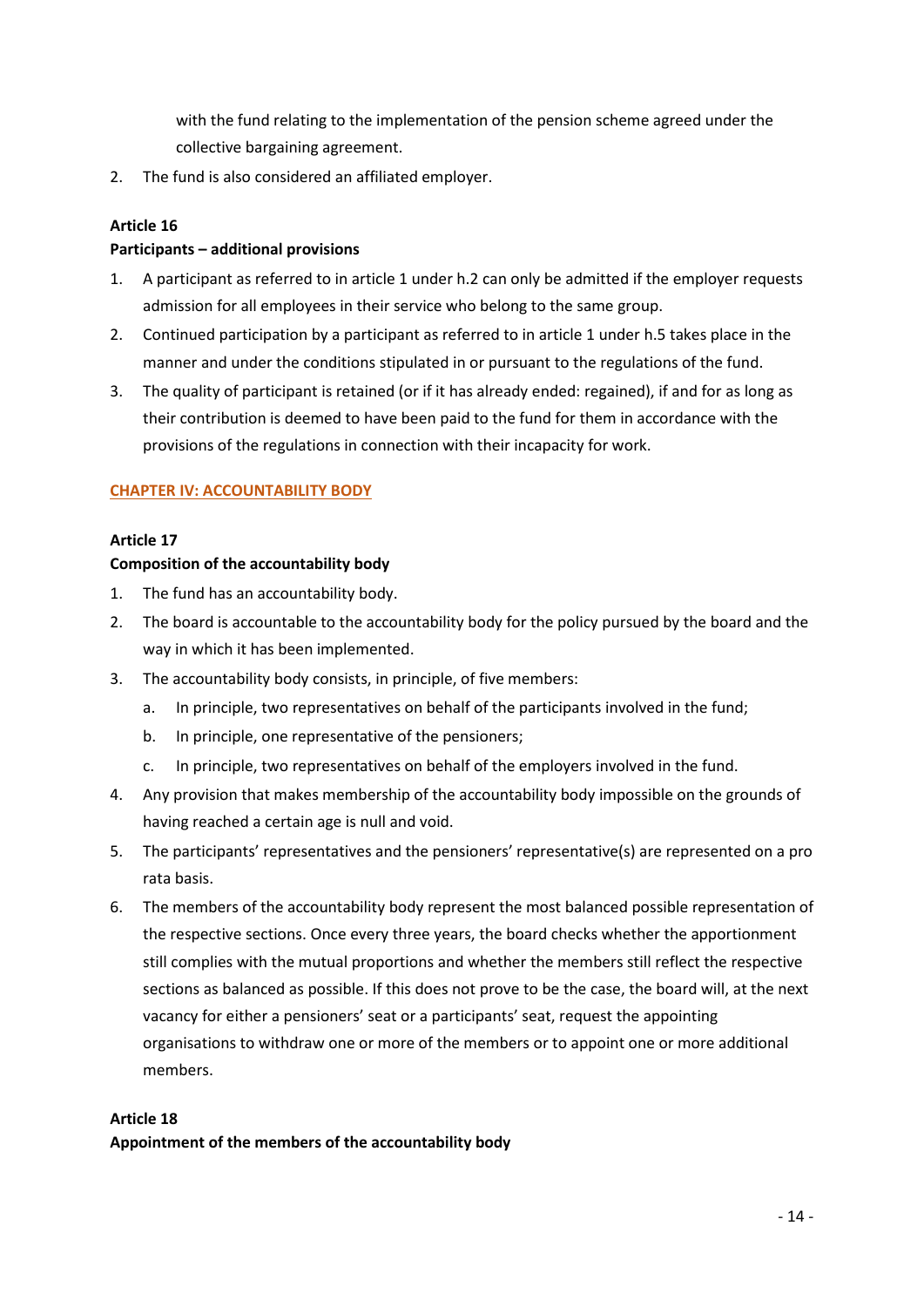- 1. The members of the accountability body serve for a period of four years, but may be reappointed after this term of office. Reappointment is possible no more than twice. Reappointment takes place in the same way as appointment, as laid down below in this article.
- 2. The members of the accountability body to be appointed may not be board members of the fund, nor may they be members of the supervisory board or be employed by the fund. Occupying said functions is incompatible with membership and precludes appointment. Partners of both board members of the fund and employees of the fund are not allowed to hold the position of members of the accountability body.
- 3. The employers' representatives are appointed and reappointed by the board on the recommendation of the employers' associations involved in the fund. The nomination is determined by the employers' associations themselves in mutual consultation.
- 4. The board appoints and reappoints the participants' representatives and the pensioners' representatives, respectively, on the recommendation of the employees' associations involved in the fund. The nomination of the participants' representatives and the pensioners' representative are determined by the employees' associations themselves in mutual consultation.
- 5. Contrary to the preceding paragraph, appointment or reappointment by the board of the participants' representatives or the pensioners' representative respectively will take place after election if requested by at least one percent of the participants and pensioners or by at least five hundred (500) participants and pensioners or on the fund's own initiative.
- 6. By accepting their appointment or reappointment, the members of the accountability body undertake to observe secrecy with regard to all information that has come to their knowledge in the course of their duties, insofar as they must understand the confidential nature of the information in question, and furthermore all matters in respect of which confidentiality is imposed on the accountability body.
- 7. Towards the end of the term of office, or if a vacancy arises before the full term of office expires, the board will invite the employers' associations or the employees' associations concerned to nominate candidates for appointment or reappointment as a member or deputy member of the accountability body for a new four-year term. If a vacancy arises before the expiry of the full term of office that applied to that seat, the new member will serve for a new term of four years. During the existence of a vacancy, the accountability body retains its full powers.

# **Article 19**

# **End of accountability body membership and suspension**

- 1. In addition to periodic resignation, membership of the accountability body shall end by:
	- a. resignation;
	- b. death;
	- c. a resolution to that effect issued by the association that nominated the member;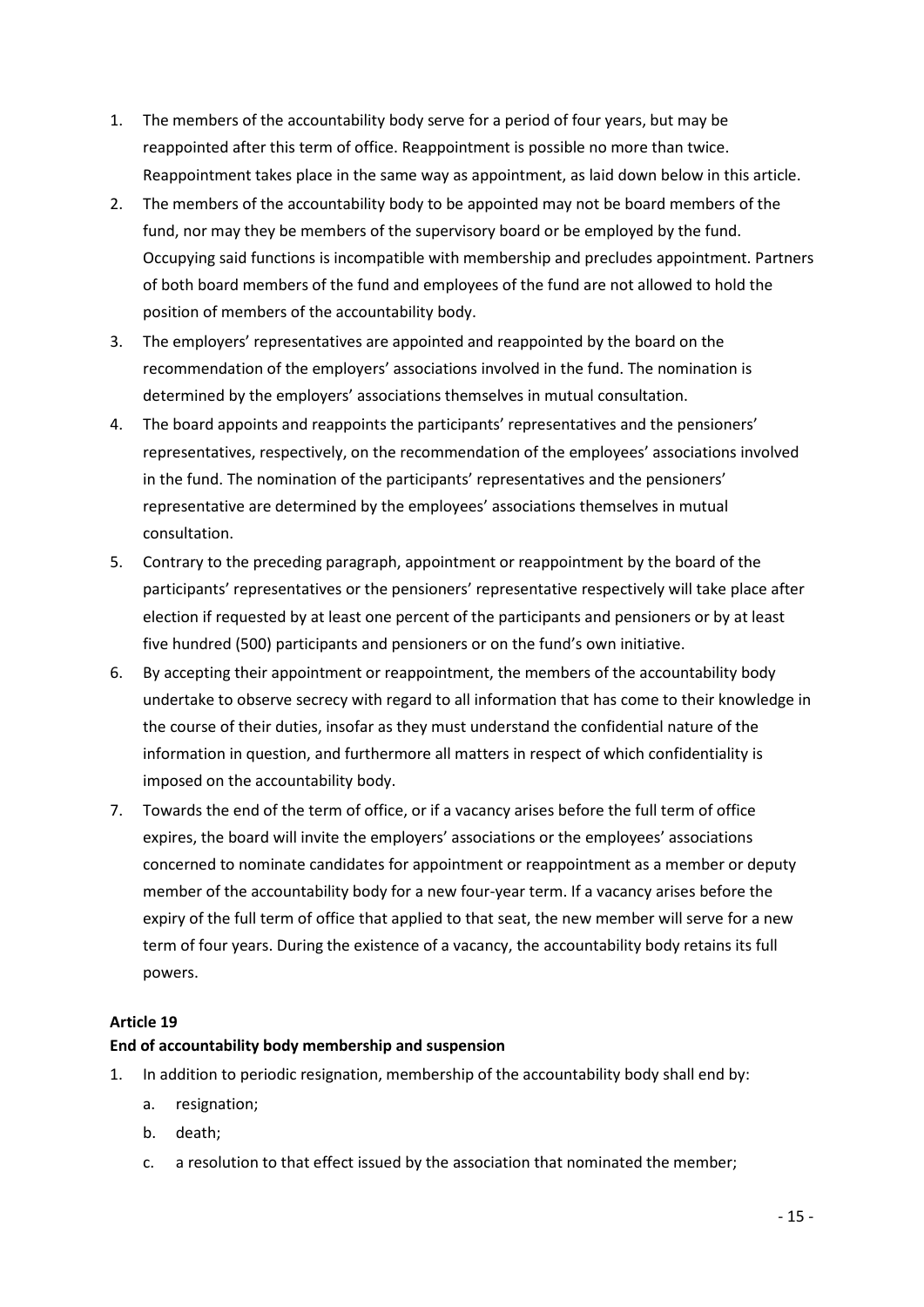- d. leaving the industry.
- 2. A member of the accountability body may be suspended or dismissed by the accountability body. A member of the accountability body may also be suspended or dismissed by the board, after consultation to that effect with the supervisory board, in exceptional circumstances, including the situation in which the relevant member of the accountability body, in the opinion of the board:
	- a. does not function (properly) or neglects their duties;
	- b. fails to comply with the obligations associated with membership of the accountability body or acts in violation of the articles of association or the regulations of the fund;
	- c. engages in conduct that damages the reputation or the interests of the fund;
	- d. performs a duty or function that is incompatible with membership of the accountability body;
	- e. faces a change of circumstances or other reasons why their membership of the accountability body cannot reasonably be expected to continue.

A resolution of the accountability body or of the board to suspend or dismiss a member shall be made in writing, stating the reasons, and shall take immediate effect. A suspension will lapse by operation of law if the fund does not proceed with dismissal within three months of the suspension.

3. The member of the accountability body whose suspension or dismissal is being discussed in the cases referred to in the preceding paragraph shall be given the opportunity to be heard at the relevant meeting (of either the accountability body or the board) and has the right to defend themselves or to account for themselves. If the resolution to suspend or dismiss the member is taken by the board, the board must first hear the accountability body on this matter.

#### **Article 20**

#### **Task and regulations of the accountability body**

- 1. The accountability body has the right to prior consultation on the resolutions of the board as stated in Section 115a of the Pensions Act (Pensioenwet) and in accordance with the provisions of that section, concerning:
	- a. the remuneration policy;
	- b. the form and structure of internal supervision;
	- c. the profile for members of the supervisory board;
	- d. the establishment and amendment of an internal complaints and disputes procedure;
	- e. the establishment and amendment of the communication and information policy;
	- f. the full or partial transfer of the obligations of the pension fund or the assumption of obligations by the pension fund;
	- g. the liquidation, merger or demerger of the pension fund;
	- h. the conclusion, amendment or termination of an administration agreement;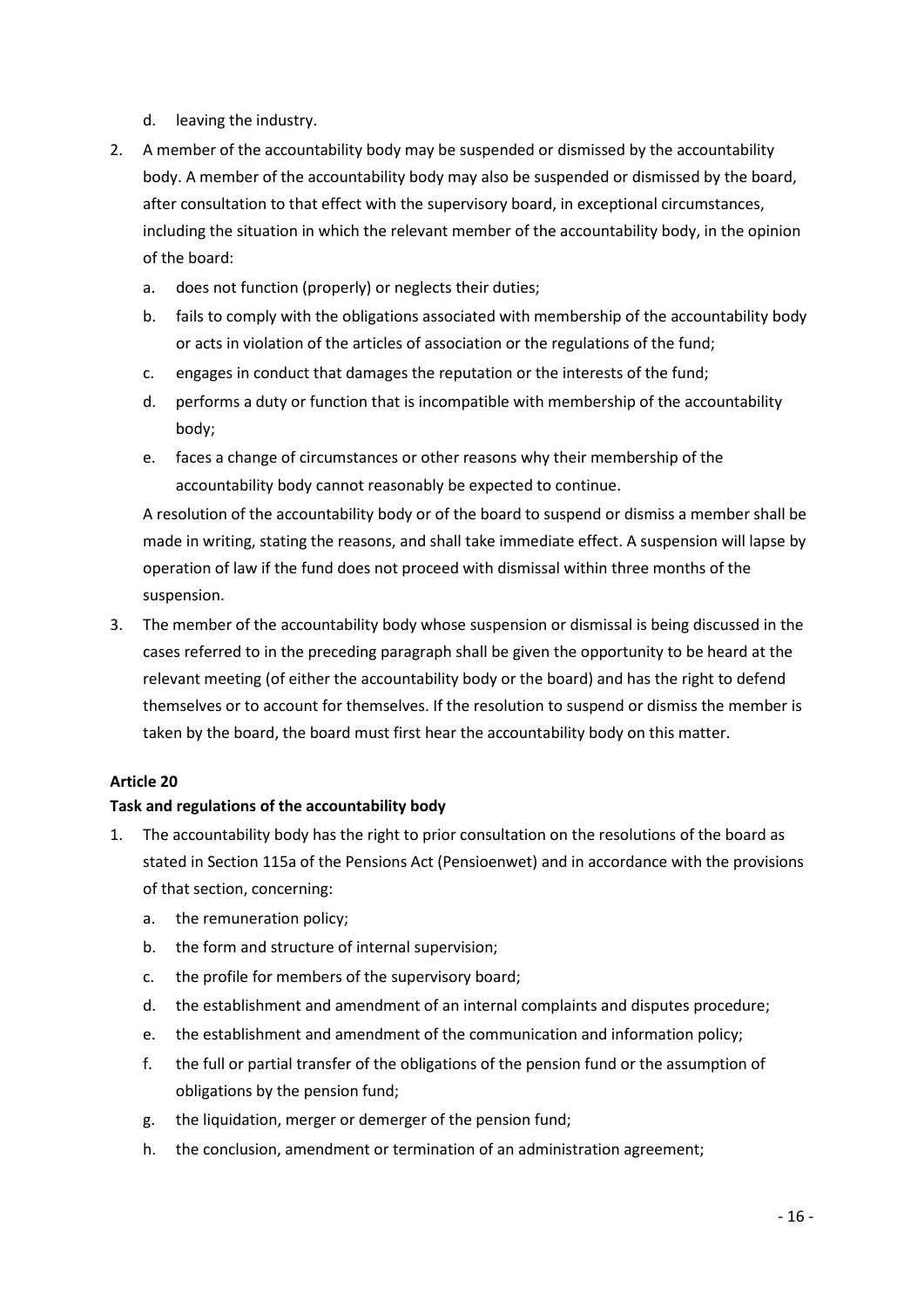- i. the conversion of the fund into another legal form, as referred to in Section 18 of Book 2 of the Dutch Civil Code;
- j. the composition of the actual contribution rate and the level of contribution components.
- 2. In addition to these articles of association and the applicable legislation and regulations, provisions regarding the accountability body are laid down in the regulations of the fund's accountability body.

## **CHAPTER V: SUPERVISORY BOARD**

## **Article 21**

#### **Composition and tasks**

- 1. The fund has a supervisory board.
- 2. The supervisory board consists of three natural persons who act independently in the sense that they adopt resolutions in a balanced way ('in mind'), prevent or avoid conflicts of interest or the appearance of conflicts of interest ('in appearance'), and are formally independent ('in state').
- 3. The supervisory board appoints a chair and a secretary from among its members, as well as a deputy chair.
- 4. The supervisory board shall notify DNB in advance of any change in the composition of the supervisory board.
- 5. A change as referred to in the fourth paragraph shall not be implemented if DNB, within six weeks of receipt of the notification, or, in case DNB has requested further data or information, within six weeks of receipt of such data or information, informs the board that it does not agree with the proposed change.
- 6. The task of the supervisory board is to supervise the policy of the board and the general course of affairs of the fund. The supervisory board is at least charged with ensuring adequate risk management and a balanced weighing of interests by the board and is accountable to the accountability body, to the employer and in the annual report on the performance of its tasks and the exercise of its powers.
- 7. The supervisory board performs its supervisory task in such a way that it contributes to the effective and decisive functioning of the fund and to the controlled and ethical operational practices of the fund. In fulfilling its duties, the supervisory board takes into account compliance with the Code of the Dutch Pension Funds (Code Pensioenfondsen).
- 8. The supervisory board provides assistance and advice to the board and acts as a discussion partner for the board.
- 9. The board requires the prior written approval of the supervisory board for the board resolutions as referred to in Section 104 of the Pensions Act (Pensioenwet) and in accordance with the provisions of that section, with regard to:
	- a. the adoption of the board report and the annual financial statements;
	- b. establishing the profile for board members;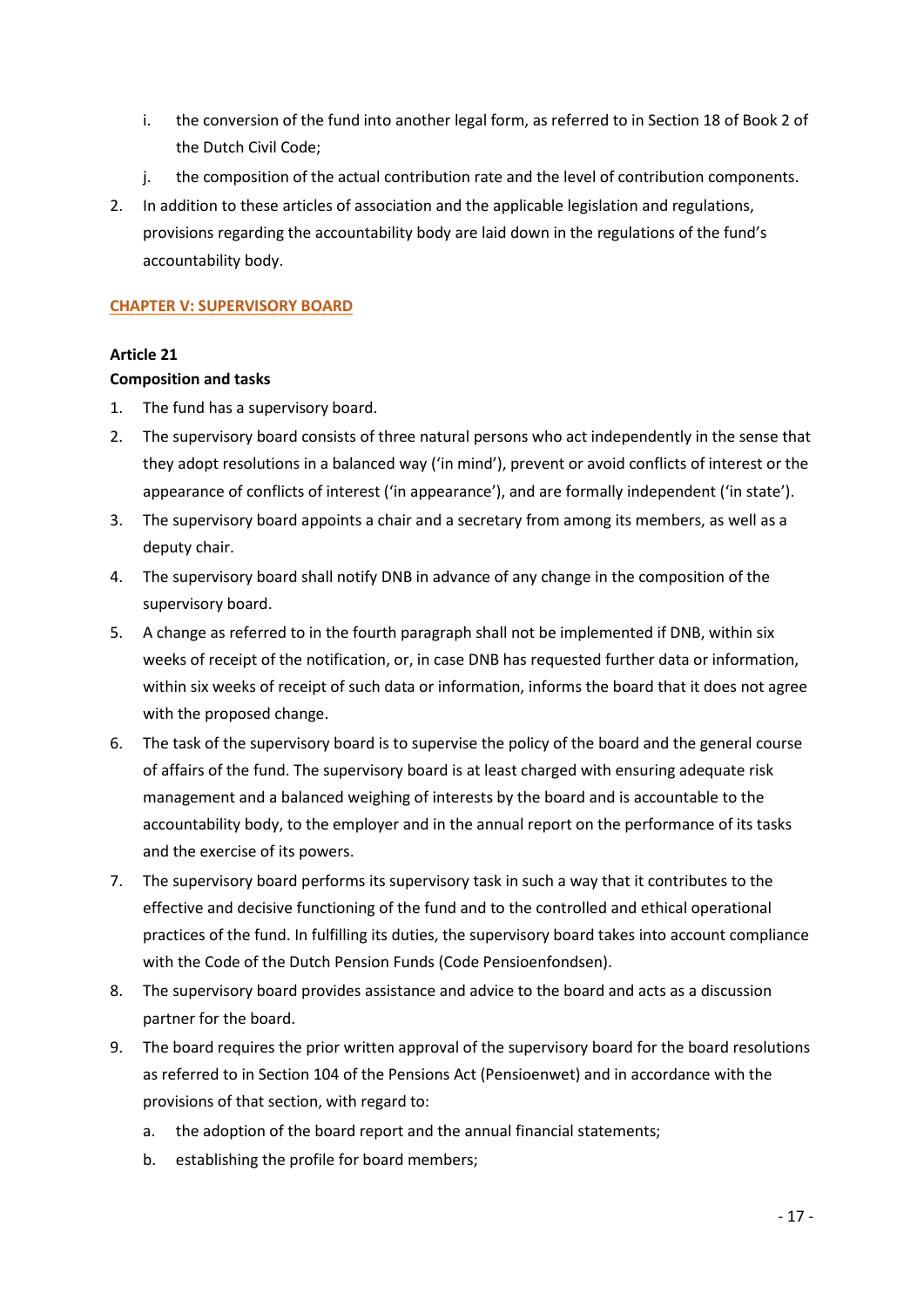- c. the adoption of the policy on remuneration, with the exception of the remuneration of the supervisory board;
- d. the full or partial transfer of the obligations of the fund or the assumption of obligations by the fund;
- e. the dissolution, merger or demerger of the fund;
- f. the policy on entering into and terminating administration agreements and drawing up and terminating administrative regulations by the fund; and
- g. the conversion of the fund into another legal form, as referred to in Section 18 of Book 2 of the Dutch Civil Code.

# **Article 22**

# **Suitability and reliability**

- 1. In DNB's opinion, the suitability of the members of the supervisory board must be sufficient in view of the interests of the participants, former participants, pensioners and other interested parties involved in the fund.
- 2. The intentions, actions or antecedents of the members of the supervisory board may not lead DNB to believe that, in view of the interests referred to in article 25 paragraph 1, the reliability of the members of the supervisory board is not beyond doubt.
- 3. If there is a change in the antecedents referred to in the preceding paragraph, the supervisory board shall notify DNB of that fact in writing without delay.

# **Article 23**

# **Appointment and term of office of the members of the supervisory board**

- 1. The members of the supervisory board are appointed and reappointed by the board after a binding nomination by the accountability body. If the board is of the opinion that the nominated member does not meet the profile as referred to in article 25, paragraph 8, the member will not be appointed by the board and the accountability body will be asked to make a new nomination.
- 2. The term of office of a member of the supervisory board is four years. A member of the supervisory board may be reappointed once.

# **Article 24**

# **End of supervisory board membership and suspension**

- 1. A member of the supervisory board may be suspended or dismissed by the board.
- 2. A resolution to suspend or dismiss a member of the supervisory board can only be passed by the Board after obtaining a corresponding advice from the accountability body. The advice of the accountability body is binding towards the board; a resolution passed before the advice is obtained or contrary to the advice given by the accountability body has no effect. A resolution by the board to suspend or dismiss a member shall be made in writing by the board, stating the reasons, and shall take immediate effect, provided that it is in accordance with the advice given by the accountability body.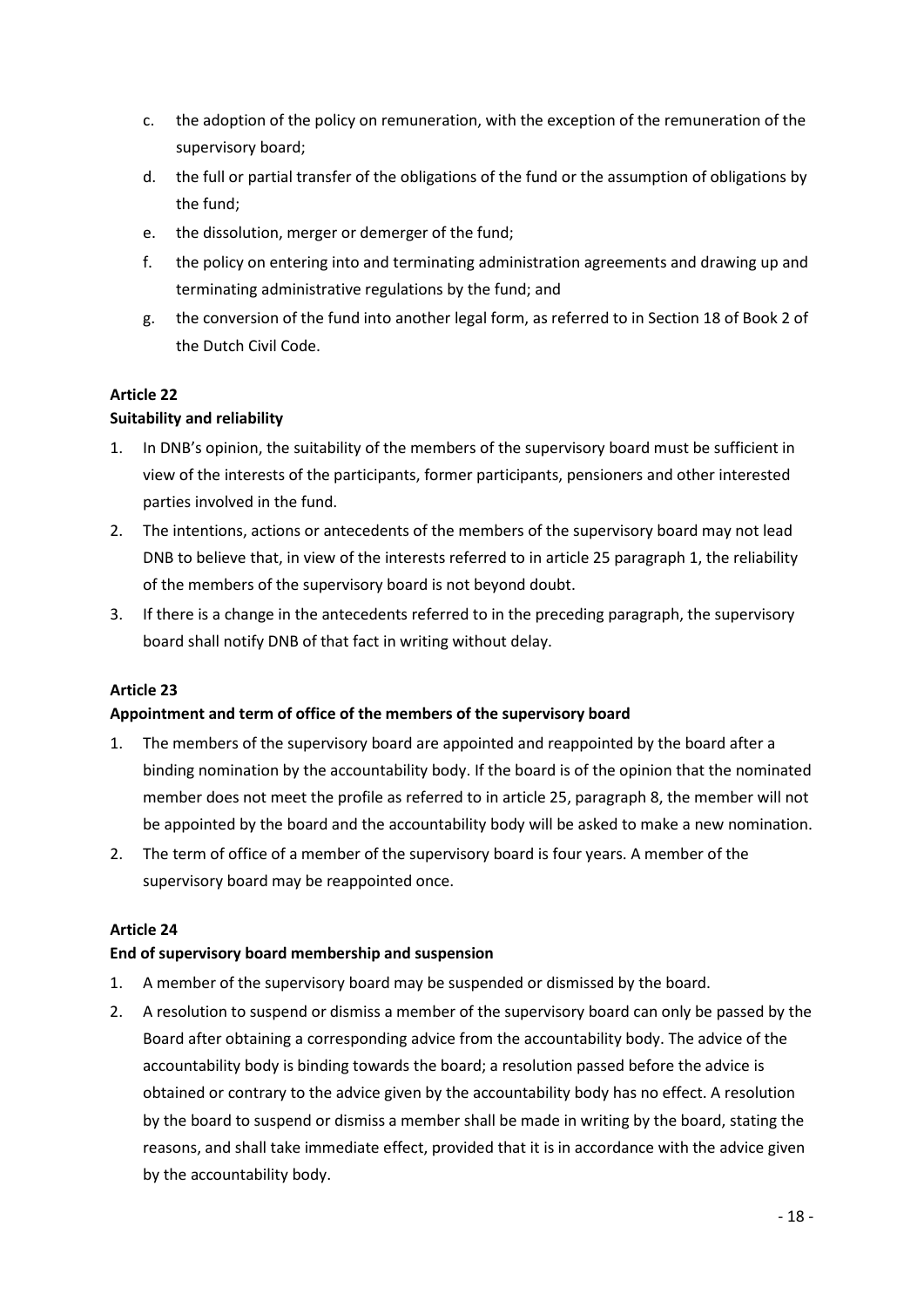- 3. A suspension will lapse by operation of law if the fund does not proceed with dismissal within three months of the suspension.
- 4. In case of absence or inability to act of a member of the supervisory board, the remaining member or members of the supervisory board shall be charged with the supervision. If all members of the supervisory board are absent or unable to act, supervision will be carried out by one or more persons to be appointed for this purpose by the accountability body. If, due to the absence or inability to act of one or more members of the supervisory board, the required quorum or, if applicable, quota cannot be met, legally valid resolutions can be passed with a quorum or quota of all serving members of the supervisory board who are not absent or unable to act.

# **Article 25**

# **Working method, meetings and the process of adopting resolutions of the supervisory board**

- 1. In performing their duties, the members of the supervisory board focus on the interests of the participants, former participants, pensioners and other interested parties involved in the fund and they ensure that these persons can feel that they are represented by them in a balanced manner.
- 2. The supervisory board meets as often as the chair or one or more members so desire, or if the board so requests, but at least twice a year. The board and the supervisory board meet in a joint meeting at least twice per calendar year.
- 3. The supervisory board adopts resolutions by a majority of the total votes to be cast by all members of the board, with due observance of the provisions of article 24, paragraphs 4, last sentence. Each member casts one vote.
- 4. Each member of the supervisory board may be represented by a fellow member.
- 5. The supervisory board may also adopt resolutions without convening a meeting, provided that all members have been consulted in writing (including by e-mail) and that none of them have objected to adopting resolutions in this manner.
- 6. Upon request, the fund shall provide the supervisory board in a timely manner with all information and data that it may reasonably need for the performance of its duties. The information will be provided in writing if requested.
- 7. By accepting their appointment, the members of the supervisory board undertake to observe secrecy with regard to all information that has come to their knowledge in the course of their duties, insofar as they must understand the confidential nature of the information in question, and furthermore all matters in respect of which confidentiality is imposed on the supervisory board.
- 8. After hearing the opinion of the accountability body, the supervisory board will draw up a profile for members of the supervisory board.
- 9. A member of the supervisory board does not participate in the deliberations and the adopting of resolutions if they have a direct or indirect personal interest that conflicts with the interests of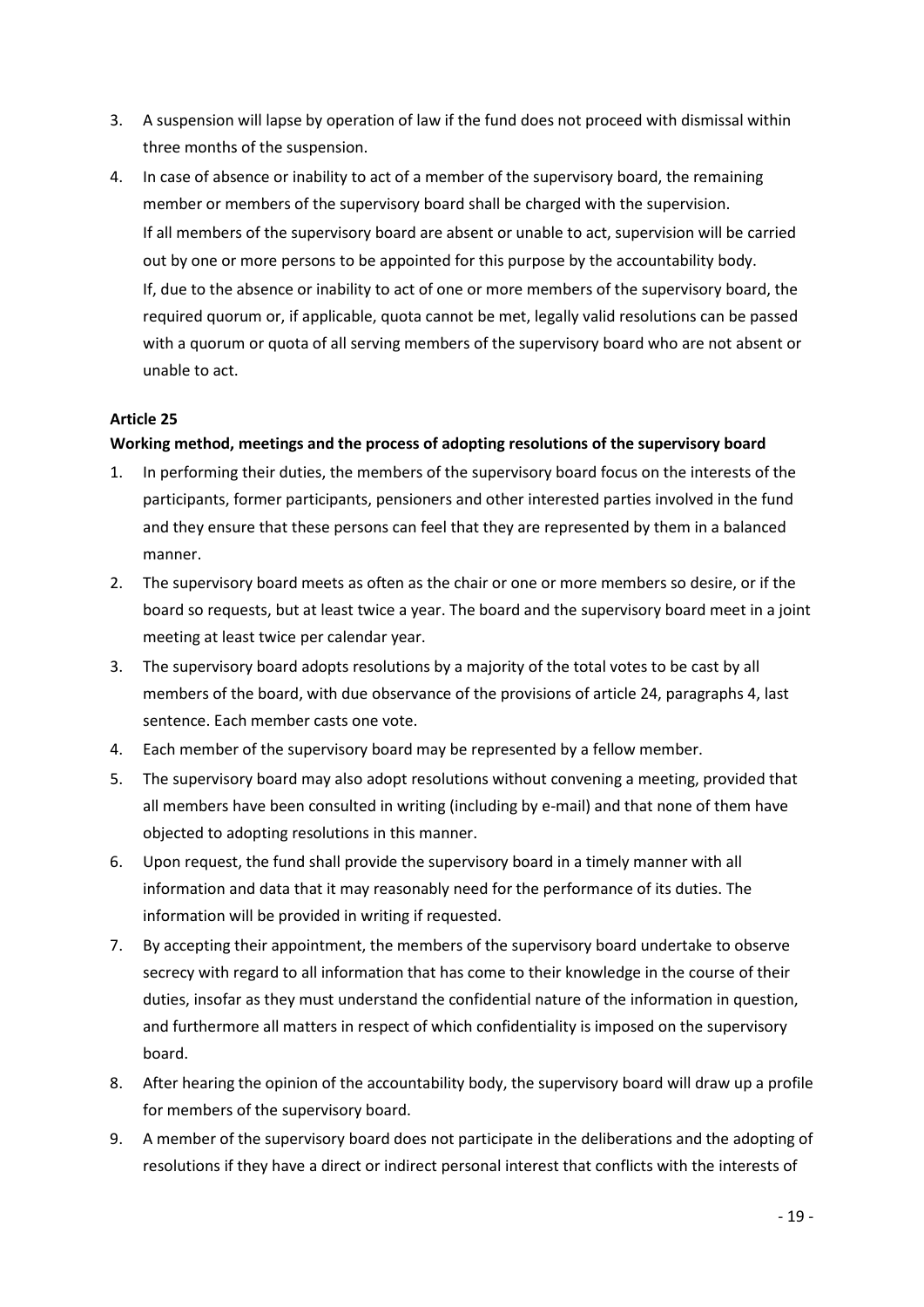the fund and its affiliated organisation. If as a result the supervisory board is unable to adopt a resolution, for example because the relevant quorum or quota requirement cannot be met, the resolution will still be adopted by the supervisory board, with a written record of the considerations underlying the resolution.

#### **Article 26**

#### **Supervisory board regulations**

In addition to the provisions of these articles of association and the applicable legislation, the provisions concerning the supervisory board are laid down in the fund's supervisory board regulations.

## **CHAPTER VI: GENERAL MANAGER AND KEY FUNCTIONS**

## **Article 27**

- 1. There is a general manager. The general manager cannot be a member of the board.
- 2. The board is authorised to delegate one or more of its powers in whole or in part to the general manager.
- 3. The method of appointment of the general manager, their duties and powers, and the manner in which accountability is rendered, are laid down by the board in a written instruction adopted by the board.
- 4. In performing their duties, the general manager focuses on the interests of the participants, former participants, pensioners and other interested parties involved in the fund and ensures that these persons can feel that they are represented by them in a balanced manner.
- 5. In DNB's opinion, the suitability of the general manager must be sufficient with a view to the interests of the participants, former participants, pensioners and other interested parties involved in the fund.
- 6. The intentions, actions or antecedents of the general manager may not lead DNB to believe that, in view of the interests referred to in the fourth paragraph, the reliability of the general manager is not beyond doubt.
- 7. In the event of any change in the antecedents as referred to in the preceding paragraph, the board shall notify DNB of such change in writing without delay.

# **Article 28**

# **Key functions**

- 1. The fund has set up the risk management function, internal audit function and actuarial function within the meaning of Section 143a of the Pensions Act (Pensioenwet) (hereinafter: key functions).
- 2. The board of Trustees adopts a policy document on each key function, which in any case includes provisions to guarantee the independence of the holders of the key functions.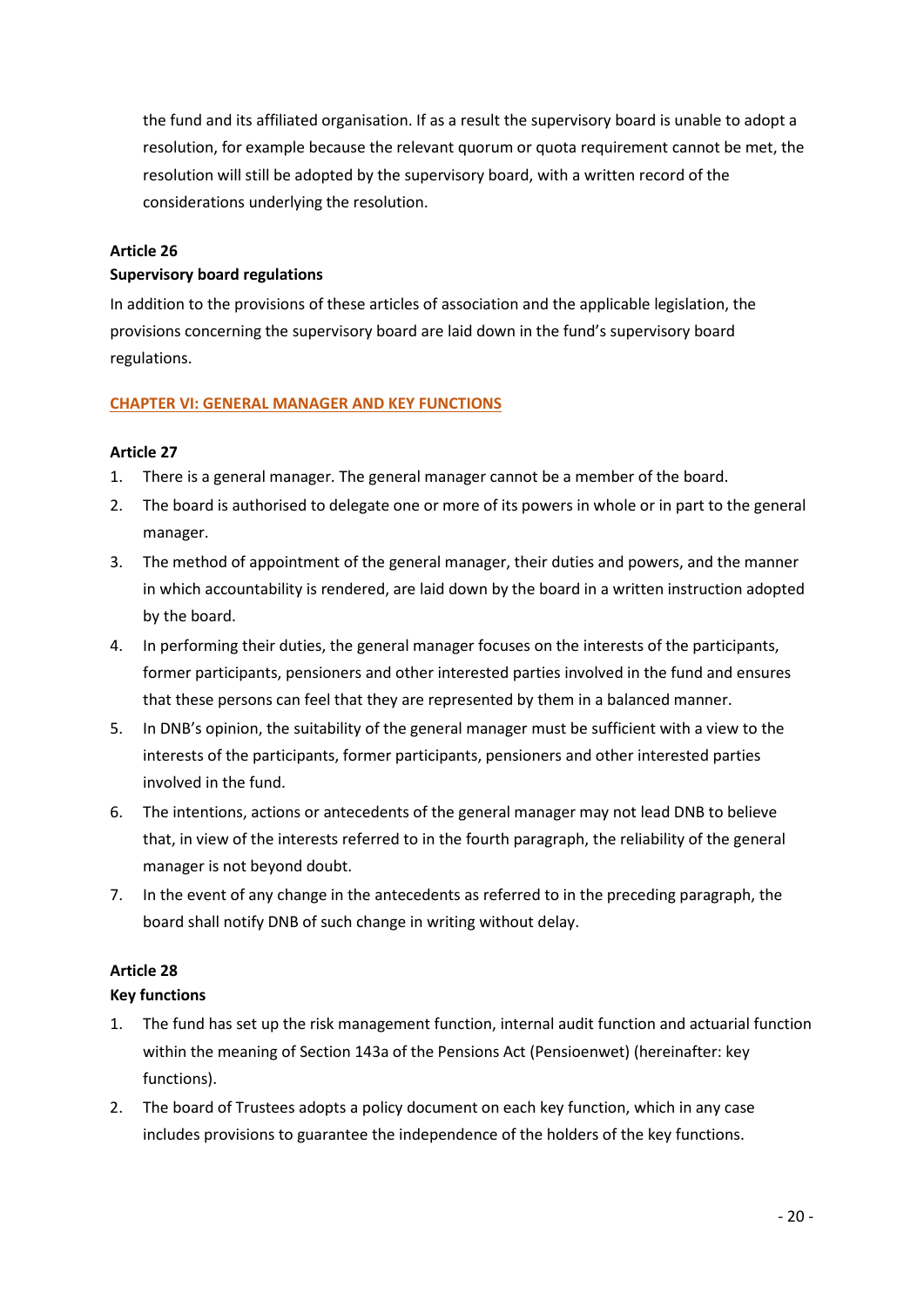## **CHAPTER VII: RULES ON THE SETTLEMENT OF DISPUTES**

#### **Article 29**

## **Rules on the settlement of disputes on the approval rights of the supervisory board**

- 1. The fund has rules on the settlement of disputes concerning the approval of resolutions by the supervisory board.
- 2. If the supervisory board withholds its approval for a proposed board resolution as referred to in article 22 paragraph 9, and the supervisory board is of the opinion that the board has not been able to make it plausible that the resolution was taken in the interests of the participants, former participants, other persons with pension entitlements and pensioners, or that it ensues from an instruction by the supervisory authority, an order subject to a penalty or directly ensues from a statutory provision, the supervisory board will call for a joint meeting of the board and the supervisory board to discuss this matter.
- 3 If no solution to the issue is reached in or after a meeting as referred to in the preceding paragraph, any member of the board or of the supervisory board may request a disputes committee to issue a non-binding opinion.
- 4. The disputes committee consists of three members. The supervisory board and the board each appoint one member. The third member is appointed by the members referred to in the previous sentence; this member is also the chair of the disputes committee.
- 5. If the board does not follow the non-binding opinion of the disputes committee, the supervisory board may suspend or dismiss one or more board members due to malfunctioning, with due observance of the procedure laid down in the regulations of the supervisory board.

#### **Article 30**

#### **Complaints and dispute settlement procedure for interested parties**

The board is responsible for ensuring a complaints and disputes settlement procedure that is easily accessible to interested parties. After going through the complaints and disputes settlement procedure, an interested party can submit the fund resolution to the Pensions Ombudsman for assessment.

#### **CHAPTER VIII: OTHER PROVISIONS**

# **Article 31 Investments**

- 1. The investment policy of the fund is in accordance with the prudent-person rule and based on the prescribed provision in Section 135 paragraphs 1 to 3 of the Pensions Act (Pensioenwet). The fund sets out its investment policy in the statement of investment principles included in the actuarial and technical business report.
- 2. In its annual report, the fund states how the investment policy takes account of the environment and climate, human rights and social relations, and governance.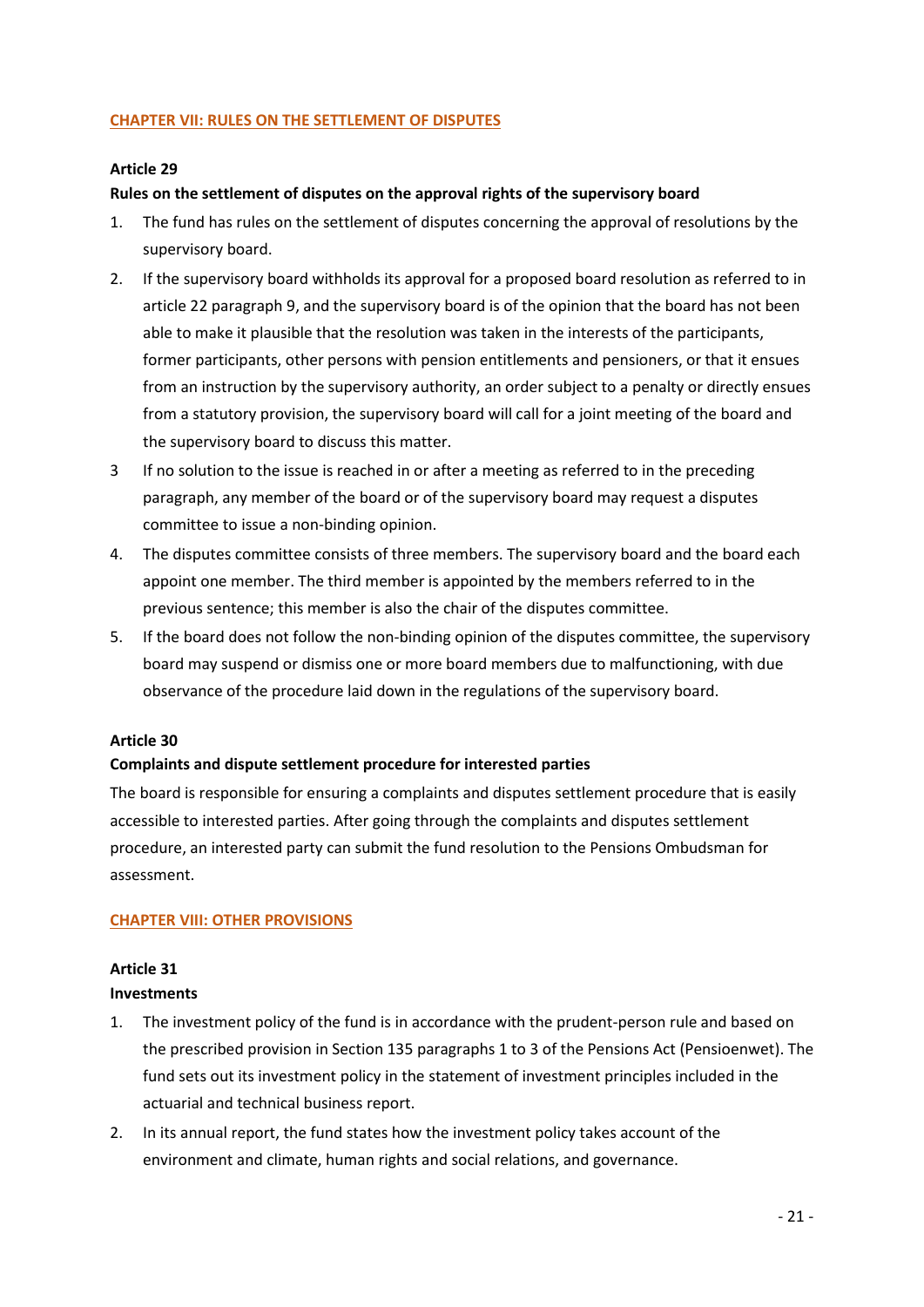- 3. With regard to the safekeeping of the fund's assets, the board provides the necessary guarantees to prevent any financial loss.
- 4. The fund ensures that, with due observance of the provisions of article 4, paragraph 3 of these articles of association, the fund's assets, together with the expected revenues, are sufficient to cover the pension obligations arising from these articles of association and any regulations.
- 5. The fund ensures that the claims that the participants can assert on the basis of the regulations upon termination of participation are always fully funded at the end of each calendar year or upon termination of participation, whichever comes first.

# **Article 32**

# **Actuary**

- 1. The board decides on the assignment to the consulting actuary and the certifying actuary.
- 2. The task of the consulting actuary is to advise the board on financial and actuarial-technical matters. The certifying actuary annually submits an actuarial report to the board and is responsible for the actuarial audit of the annual report. The certifying actuary issues a statement about the correctness of the actuarial items appearing on the balance sheet and the statement of income and expenditure, and the actuarial report.
- 3. The consulting actuary and the certifying actuary are entitled to inspect all books and records of the fund, which inspection is necessary for the proper performance of their duties. They are not allowed to disclose any information that appears or is communicated to them concerning the fund, the affiliated employers and the participants, beyond what their assignment entails.
- 4. The consulting actuary and the certifying actuary are obliged, if requested, to provide DNB with an insight into their activities as referred to in the second paragraph, and to provide it with all other information that may reasonably be considered necessary for the performance of the task assigned to it by or pursuant to the Pensions Act (Pensioenwet).
- 5. The board shall assess the functioning of the actuaries as referred to in the first paragraph at least once every four years. The board discusses the results of this assessment with the actuary. The board also informs the supervisory board and the accountability body.

# **Article 33**

# **Auditor**

- 1. The board shall appoint an auditor whose task is to audit the balance sheet, the statement of income and expenditure, and the report referred to in article 35.
- 2. The auditor is entitled to inspect all books and records of the fund. The fund's assets must be shown to them on request.
- 3. The auditor is obliged, if requested, to provide DNB with an insight into their activities as referred to in the first paragraph, and to provide it with all other information that may reasonably be considered necessary for the performance of the task assigned to it by or pursuant to the Pensions Act (Pensioenwet).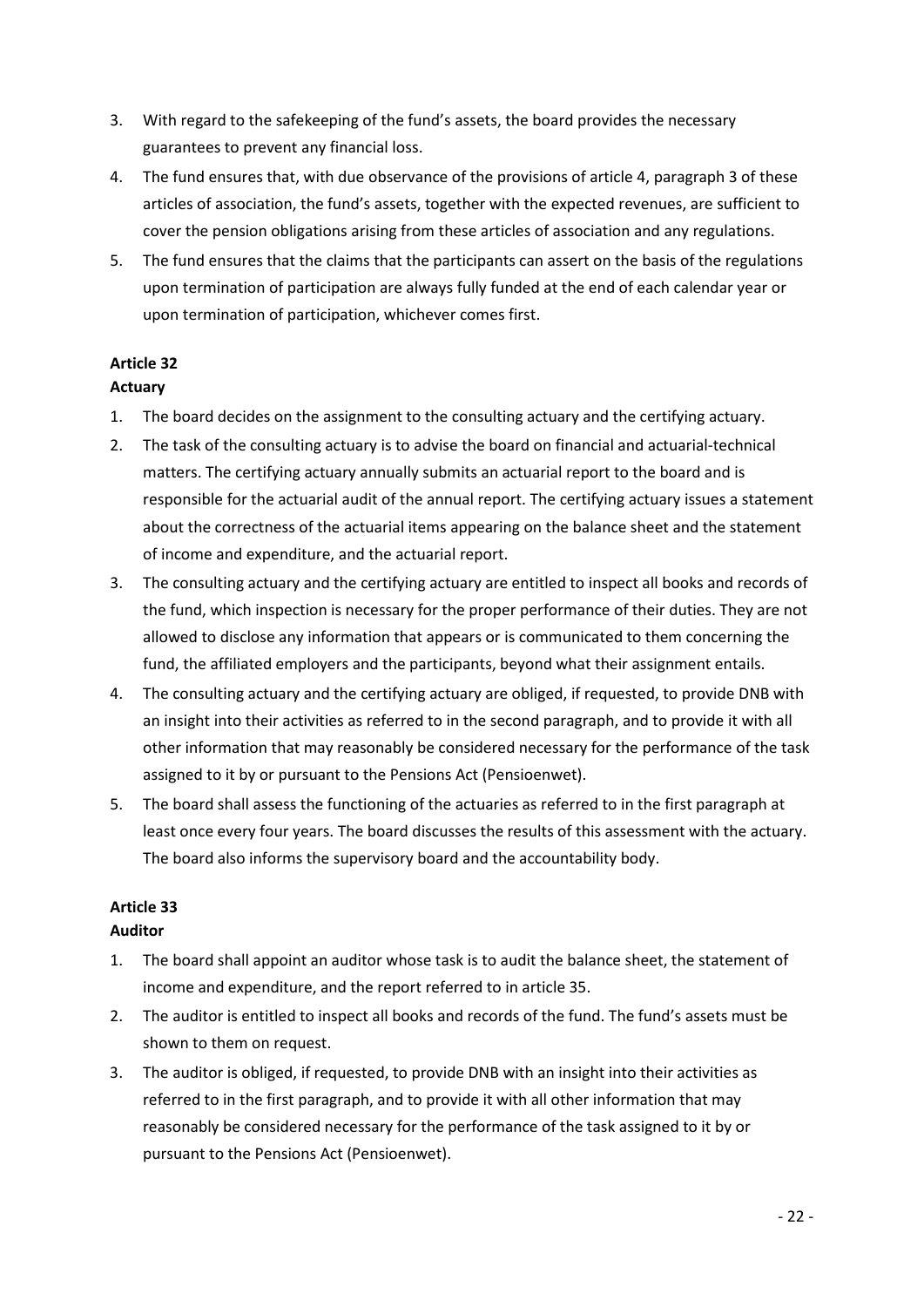4. The board shall assess the functioning of the auditor at least once every four years. The board discusses the results of this assessment with the auditor. The board also informs the supervisory board and the accountability body.

# **Article 34**

#### **Financial year**

The fund's financial year runs from the first of January to the thirty-first of December.

# **Article 35**

## **Duty of disclosure DNB**

- 1. Annually, within six months after the end of the financial year, the board submits to DNB a copy of the financial statements signed by an auditor and provided with a fairness opinion, a board report and other information about the past financial year. These provide a full picture of the fund's financial situation and show to DNB's satisfaction that the provisions of and ensuing from the Pensions Act (Pensioenwet) and the Code of the Dutch Pension Funds (Code Pensioenfondsen) have been complied with and that the interests of the participants, former participants, pensioners and other interested parties involved in the fund can be considered to be sufficiently safeguarded.
- 2. As evidence of the adoption of the financial statements and the board report, these will be signed by the chairman and the secretary.
- 3. The board shall ensure that the contents of the annual report referred to in the first paragraph, if necessary in a concise form, can be consulted by the participants and the affiliated employers.
- 4. Annually, within six months of the end of the financial year, the board submits an actuarial report on the fund to DNB, including the actuary's statement.

# **Article 36**

#### **Amendment of the articles of association or the regulations**

- 1. The articles of association and the regulations may be amended by a resolution of the board.
- 2. An amendment to the regulations will come into effect at a time determined by the board.
- 3. An amendment to the articles of association is laid down in a notarial deed and takes effect upon the execution of the notarial deed.

#### **Article 37**

#### **Change or reduction of pension entitlements and pensions in payment**

- 1. The pension entitlements and pension rights acquired at the expense of the fund, or any other benefits, may be changed or reduced by the fund. The fund is only authorised to reduce the acquired pension entitlements and pension rights if:
	- a. the fund does not meet the minimum capital requirement or the capital requirement;
	- b. the fund is unable to meet the minimum capital requirement or capital requirement within a reasonable period of time without the interests of participants, former participants,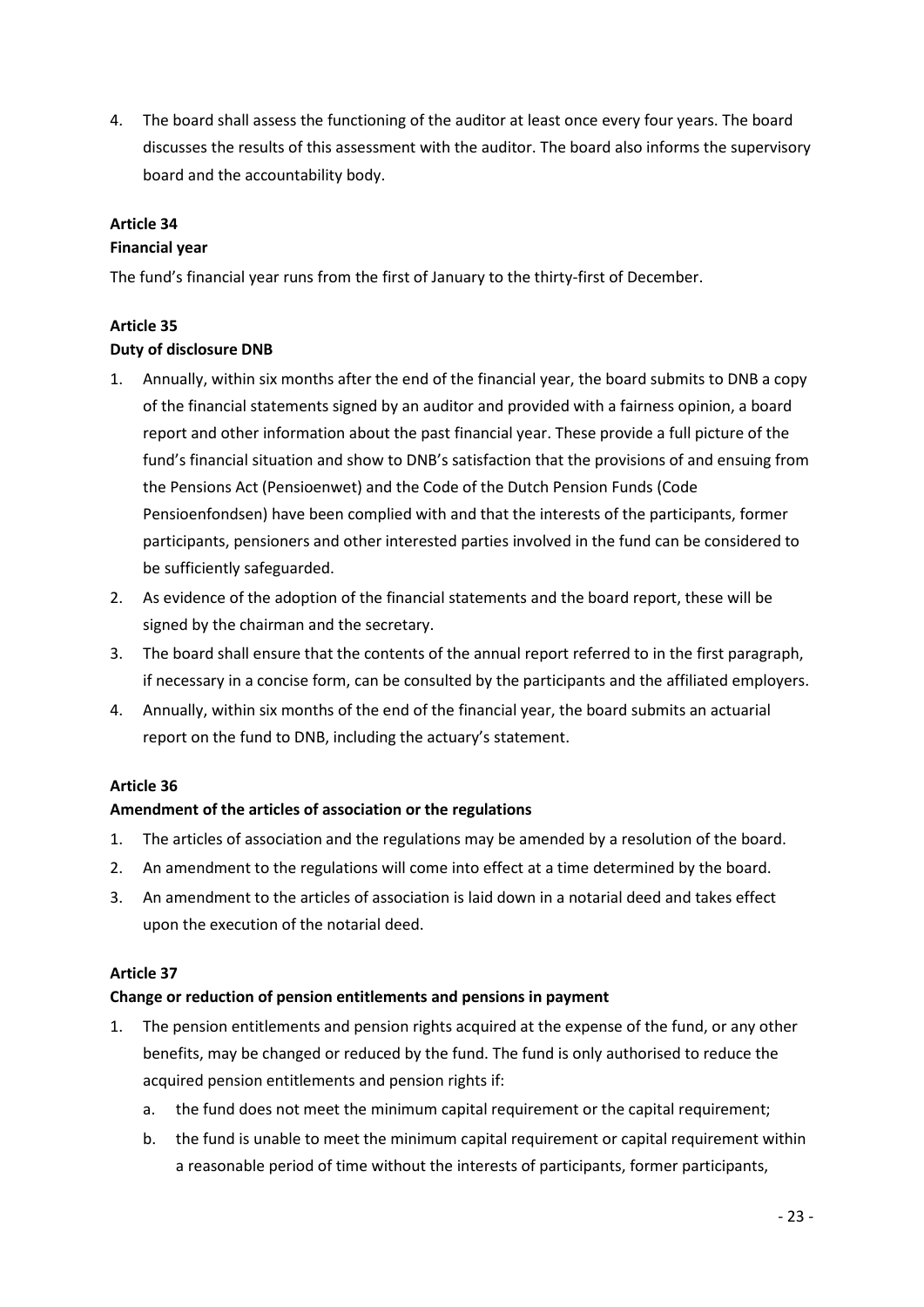pensioners, other persons with pension entitlements or the employers being disproportionately harmed, and

- c. all other available control instruments, with the exception of the investment policy, have been used as detailed in the recovery plan.
- 2. If the entitlements of a participant or former participant, other person with pension entitlements and pensioner are reduced pursuant to the preceding paragraph, such reduction will be determined in proportion to the amount of their pension entitlements and/or pension rights at the time of the reduction. The board is authorised to fully or partially exempt certain pension entitlements or specific pensions that have commenced according to their type, from this reduction.
- 3. The fund informs the participants, former participants, pensioners and employers in writing about the resolution to reduce the pension entitlements and pension rights.
- 4. The reduction can be implemented at the earliest one month after the participants, former participants, pensioners, employers and DNB have been informed of this.

# **Article 38**

## **Agreements with other pension funds**

- 1. The board is authorised to conclude agreements with other pension funds, the purpose of which is, in the event of a transfer of all participants or a particular group of participants from the other pension fund to this fund:
	- a. to take over, in full or in part, the obligations of the other pension fund towards these participants, the former participants and pensioners who belonged to the same group of participants as the one being transferred, as well as other interested parties, or
	- b. to grant to these participants, former participants and pensioners, who belonged to the same group of participants as the one being transferred, as well as to other interested parties, pension entitlements for periods prior to the transfer to the fund in accordance with the fund's regulations.

All this with due observance of the right of approval of the supervisory board as referred to in article 21 paragraph 9 and the accountability body's right to prior consultation as referred to in article 20 paragraph 1 of these articles of association.

- 2. The board is also authorised to conclude agreements with other pension funds, the purpose of which is, in the event of a transfer of all participants or a particular group of participants to the other pension fund:
	- a. to transfer, in full or in part, the obligations of the pension fund towards these participants, the former participants and pensioners who belonged to the same group of participants as the one being transferred, as well as other interested parties, or
	- b. to convert the pension entitlements of these participants, former participants and pensioners, who belonged to the same group of participants as the one being transferred,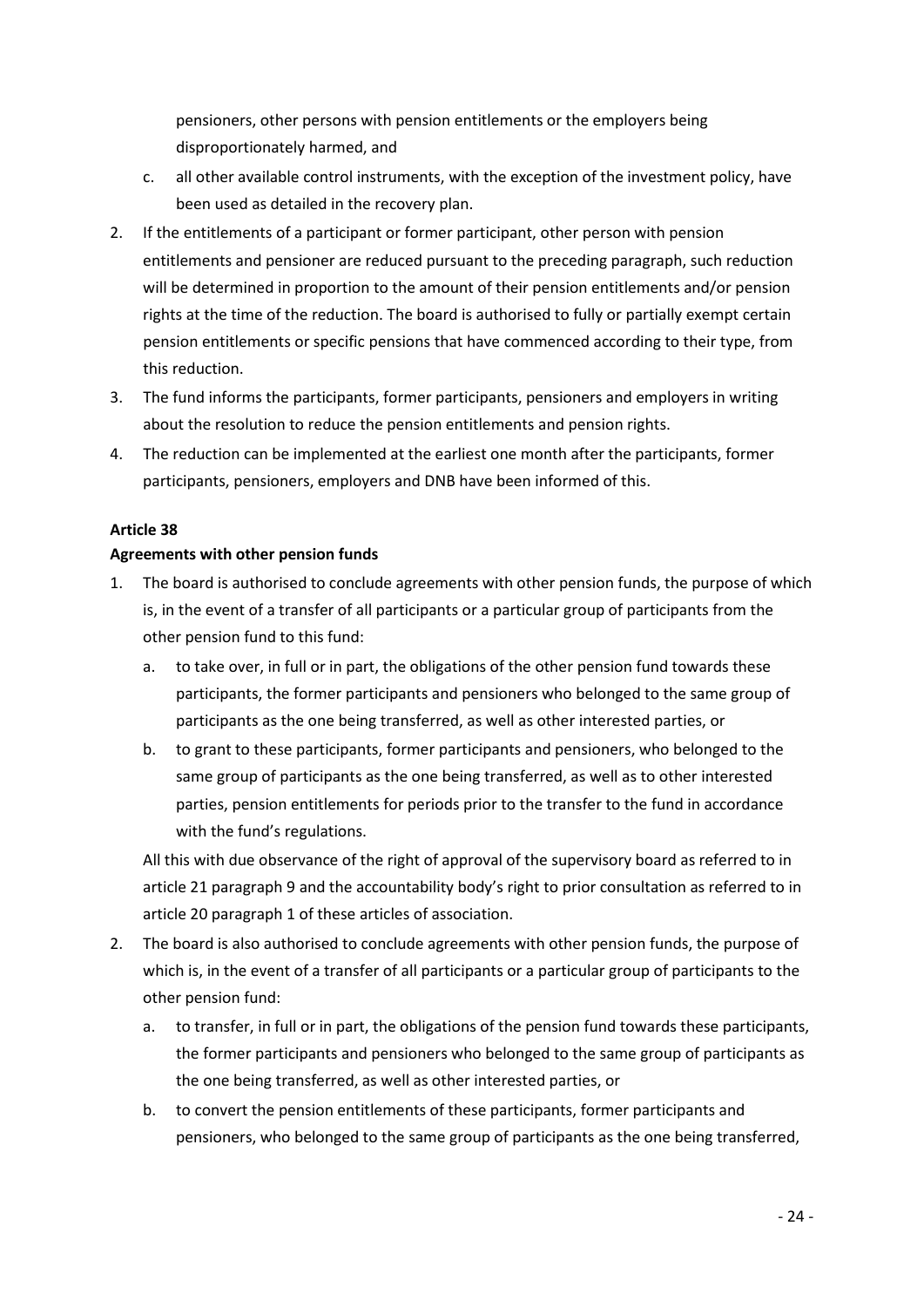as well as of other interested parties, into pension entitlements for periods of participation in the fund under the pension regulations of the other pension fund.

All this with due observance of the right of approval of the supervisory board as referred to in article 21 paragraph 9 and the accountability body's right to prior consultation as referred to in article 20 paragraph 1 of these articles of association.

- 3. In connection with the provisions of the preceding paragraphs of this article regarding the participants, former participants, pensioners and other interested parties, the board may deviate from the provisions of the articles of association or the regulations, provided that this is not to the detriment of the joint beneficiaries.
- 4. The board is also authorised to enter into agreements with other sectoral pension funds, with the aim that those who are entitled to payment of pension of both the fund and one or more of those other sectoral pension funds, will be paid the pension instalments of each of those industry pension funds to which they are entitled, through the intermediary of the fund or one of those other sectoral pension funds.

#### **Article 39**

## **Dissolution and liquidation of the fund**

- 1. The fund can be dissolved by a resolution of the board, subject to the approval of the supervisory board as referred to in article 21 paragraph 9 and subject to the opinion of the accountability body as referred to in article 20 paragraph 1 of these articles of association. A resolution to dissolve the fund can only be taken at a meeting explicitly convened for that purpose.
- 2. After it has been dissolved, the fund will continue to exist to the extent necessary for the liquidation of its assets. Unless the board appoints another liquidator, the liquidation will be effected by the board, which in that case will remain in office until the liquidation has been completed.
- 3. Upon dissolution of the fund, the participants, their spouses, former spouses and children are granted non-contributory entitlements to a deferred pension, calculated as if, if the fund continued to exist, their participation had ended on the date of dissolution of the fund.
- 4. The board will use any surplus as far as possible in accordance with the objective of the fund. In the event of any deficit, the pension entitlements of all participants, former participants, pensioners and other interested parties existing at the time of the liquidation will be reduced in accordance with the provisions of article 37.
- 5. If the board decides that the fund will no longer be in charge of the payments, then, unless the provisions of article 38 second paragraph apply, the board will take out pension insurance policies with one or more pension providers. The entitlements that the participants and former participants or other interested parties can derive from these pension insurance policies will be as similar as possible in nature and scope to the entitlements that they have towards the fund. The beneficiaries must be provided with proof of the pension insurance policies taken out, in which they are irrevocably designated as beneficiaries, in which the transfer, pledging or lending